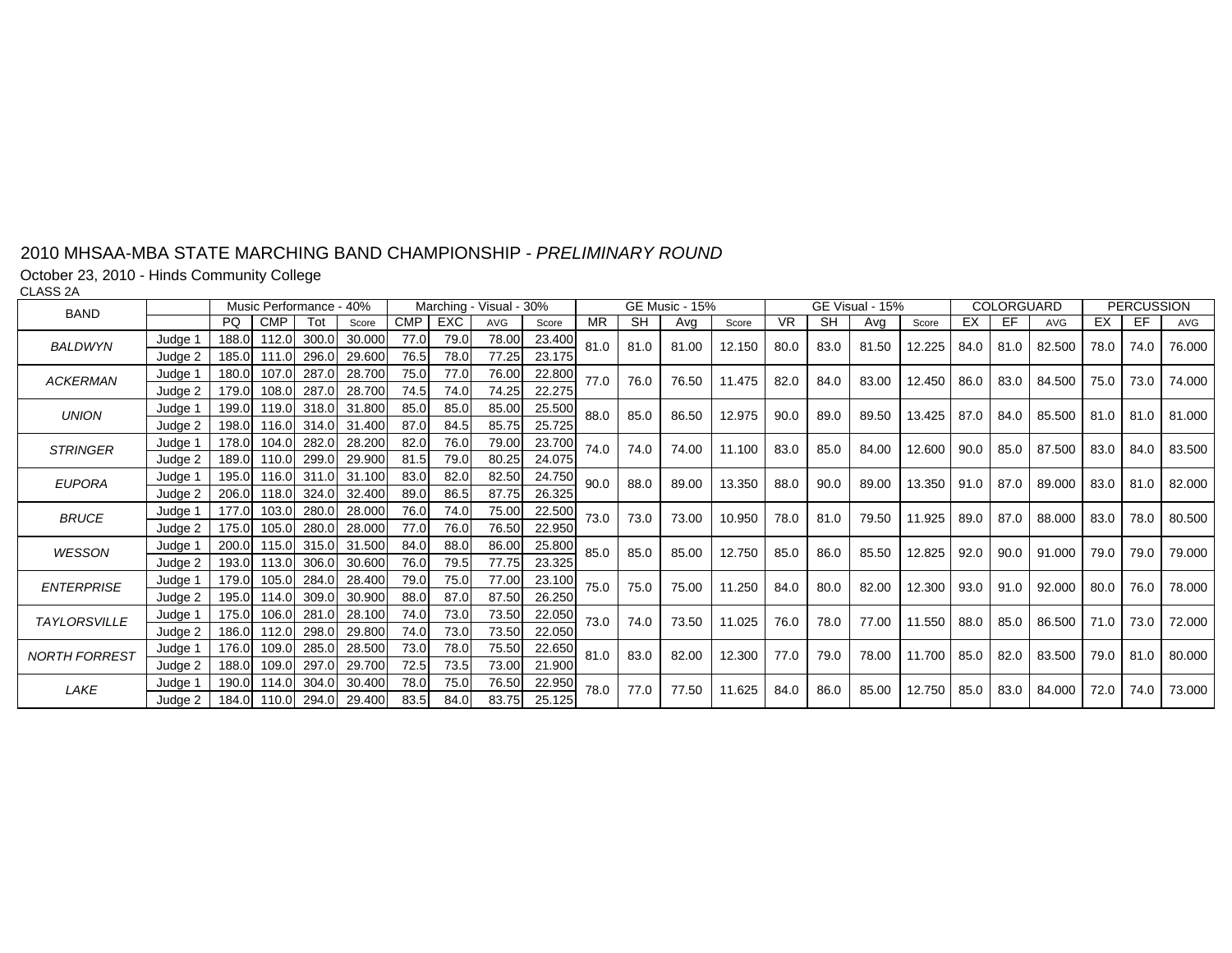### October 23, 2010 - Hinds Community College

| <b>BAND</b>          |                    | <b>MUSIC</b>       | <b>VISUAL</b>      |                    |              | <b>GENERAL EFFECT</b> |
|----------------------|--------------------|--------------------|--------------------|--------------------|--------------|-----------------------|
|                      | JUDGE <sub>1</sub> | JUDGE <sub>2</sub> | JUDGE <sub>1</sub> | JUDGE <sub>2</sub> | <b>MUSIC</b> | <b>VISUAL</b>         |
| <b>BALDWYN</b>       | 30.000             | 29,600             | 23.400             | 23.175             | 12.150       | 12.225                |
| <b>ACKERMAN</b>      | 28.700             | 28.700             | 22,800             | 22.275             | 11.475       | 12.450                |
| <b>UNION</b>         | 31.800             | 31.400             | 25.500             | 25.725             | 12.975       | 13.425                |
| <b>STRINGER</b>      | 28.200             | 29.900             | 23.700             | 24.075             | 11.100       | 12.600                |
| <b>EUPORA</b>        | 31.100             | 32.400             | 24.750             | 26.325             | 13.350       | 13.350                |
| <b>BRUCE</b>         | 28.000             | 28,000             | 22,500             | 22.950             | 10.950       | 11.925                |
| <b>WESSON</b>        | 31.500             | 30.600             | 25,800             | 23.325             | 12.750       | 12.825                |
| <b>ENTERPRISE</b>    | 28.400             | 30.900             | 23.100             | 26.250             | 11.250       | 12.300                |
| <b>TAYLORSVILLE</b>  | 28.100             | 29,800             | 22.050             | 22.050             | 11.025       | 11.550                |
| <b>NORTH FORREST</b> | 28.500             | 29.700             | 22.650             | 21.900             | 12.300       | 11.700                |
| LAKE                 | 30.400             | 29.400             | 22.950             | 25.125             | 11.625       | 12.750                |

#### SCORING SUMMARY

| $C L A S S$   |  |
|---------------|--|
|               |  |
|               |  |
|               |  |
|               |  |
| $\frac{2}{A}$ |  |
|               |  |
|               |  |
|               |  |
|               |  |
|               |  |
|               |  |
|               |  |
|               |  |

| <b>BAND</b>          | <b>MUSIC</b> |           | <b>VISUAL</b> |           | <b>GEN EFFECT</b> |           |              | <b>OVERALL BAND</b> |                    |             | <b>COLOR GUARD</b> |                | <b>PERCUSSION</b> |                |
|----------------------|--------------|-----------|---------------|-----------|-------------------|-----------|--------------|---------------------|--------------------|-------------|--------------------|----------------|-------------------|----------------|
|                      | AVERAGE      | <b>RK</b> | AVERAGE       | <b>RK</b> | <b>TOTAL</b>      | <b>RK</b> | <b>TOTAL</b> | <b>PENALTIES</b>    | <b>FINAL SCORE</b> | <b>RANK</b> | SCORE              | <b>RANK</b>    | SCORE             | <b>RANK</b>    |
| <b>BALDWYN</b>       | 29,800       | 5         | 23.288        |           | 24.375            | 4         | 77.463       |                     | 77.463             | 6           | 82,500             | 11             | 76.000            | 8              |
| <b>ACKERMAN</b>      | 28.700       | 10        | 22.538        | 9         | 23.925            | 7         | 75.163       |                     | 75.163             | 9           | 84.500             | 8              | 74.000            | 9              |
| <b>UNION</b>         | 31.600       | 2         | 25.613        |           | 26.400            | 2         | 83.613       |                     | 83.613             | 2           | 85.500             | 7              | 81.000            | 3              |
| <b>STRINGER</b>      | 29.050       | 8         | 23.888        | 6         | 23.700            | 8         | 76.638       |                     | 76.638             |             | 87.500             | 5              | 83.500            |                |
| <b>EUPORA</b>        | 31.750       |           | 25.538        | 2         | 26.700            |           | 83.988       |                     | 83.988             |             | 89,000             | 3              | 82.000            | $\overline{2}$ |
| <b>BRUCE</b>         | 28.000       | -1        | 22.725        | 8         | 22.875            | 10        | 73.600       |                     | 73.600             | 10          | 88.000             | 4              | 80.500            | 4              |
| WESSON               | 31.050       | 3         | 24.563        | 4         | 25.575            | 3         | 81.188       |                     | 81.188             | 3           | 91.000             | $\overline{2}$ | 79.000            | 6              |
| <b>ENTERPRISE</b>    | 29.650       | 6         | 24.675        | 3         | 23.550            | 9         | 77.875       |                     | 77.875             | 5           | 92.000             |                | 78.000            | $\overline{7}$ |
| <b>TAYLORSVILLE</b>  | 28.950       | 9         | 22.050        | 11        | 22.575            | 11        | 73.575       |                     | 73.575             | 11          | 86,500             | 6              | 72.000            | 11             |
| <b>NORTH FORREST</b> | 29.100       | 7         | 22.275        | 10        | 24.000            | 6         | 75.375       |                     | 75.375             | 8           | 83.500             | 10             | 80.000            | 5              |
| LAKE                 | 29.900       | 4         | 24.038        | 5         | 24.375            | 4         | 78.313       |                     | 78.313             | 4           | 84.000             | 9              | 73.000            | 10             |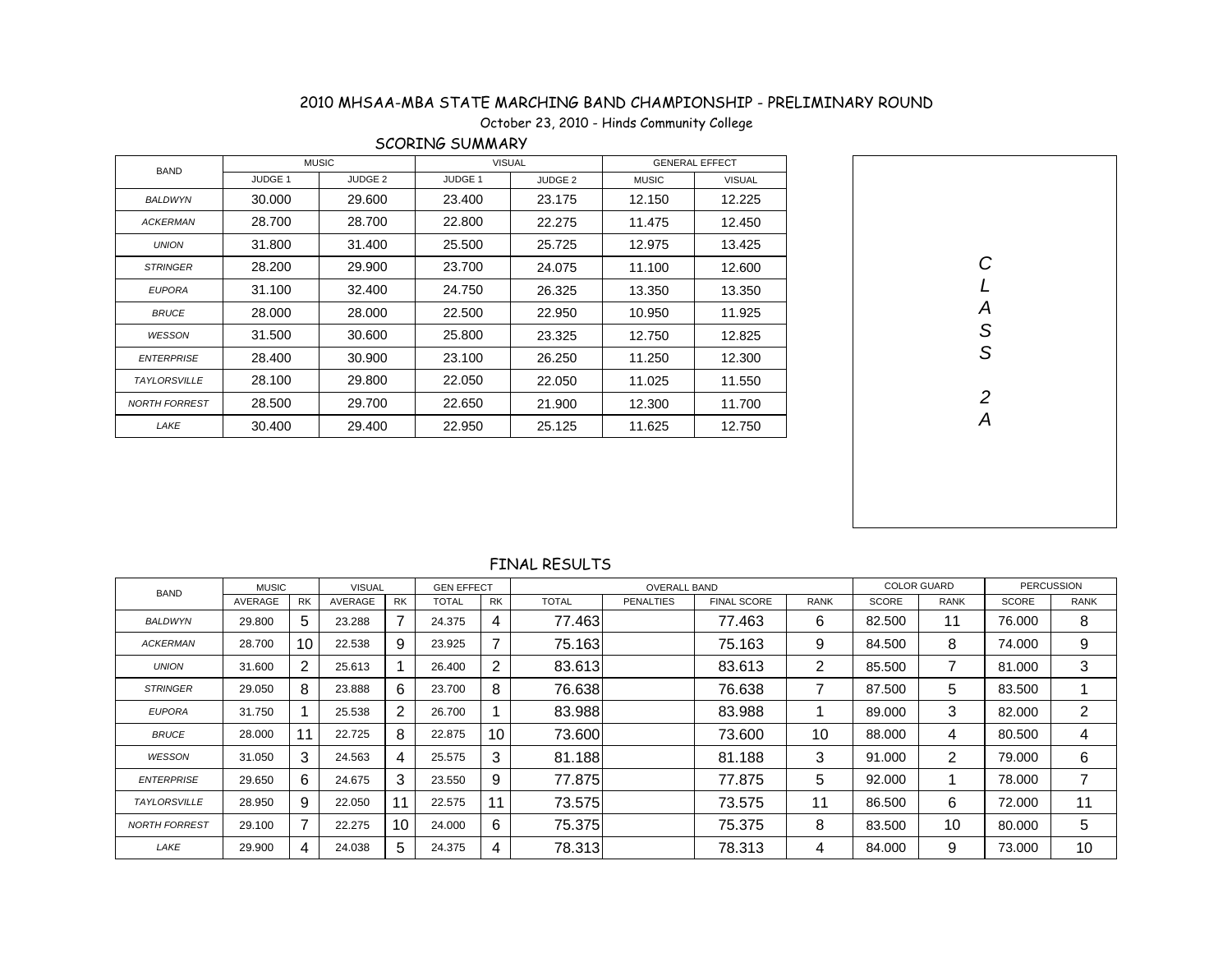| 2010 MHSAA-MBA STATE MARCHING BAND CHAMPIONSHIP - PRELIMINARY ROUND |  |
|---------------------------------------------------------------------|--|
| <b>RESULTS</b>                                                      |  |

|             | <b>MUSIC</b>          |        | <b>VISUAL</b>        |        | <b>GEN EFFECT</b>            |        | <b>OVERALL BAND</b>    |        | <b>COLOR GUARD</b>   |        | <b>PERCUSSION</b>    |        |
|-------------|-----------------------|--------|----------------------|--------|------------------------------|--------|------------------------|--------|----------------------|--------|----------------------|--------|
| <b>RANK</b> | Band                  | Score  | Band                 | Score  | Band                         | Score  | Band                   | Score  | Band                 | Score  | Band                 | Score  |
|             | <b>EUPORA</b>         | 31.750 | <b>UNION</b>         | 25.613 | <b>EUPORA</b>                | 26,700 | <b>EUPORA</b>          | 83.988 | <b>ENTERPRISE</b>    | 92.000 | <b>STRINGER</b>      | 83.500 |
|             | UNION                 | 31.600 | <b>EUPORA</b>        | 25.538 | <b>UNION</b>                 | 26.400 | <b>UNION</b>           | 83.613 | <b>WESSON</b>        | 91.000 | <b>EUPORA</b>        | 82.000 |
| 3           | <b>WESSON</b>         | 31.050 | <b>ENTERPRISE</b>    | 24.675 | <b>WESSON</b>                | 25.575 | WESSON                 | 81.188 | <b>EUPORA</b>        | 89.000 | <b>UNION</b>         | 81.000 |
| 4           | LAKE                  | 29.900 | <b>WESSON</b>        | 24.563 | LAKE                         | 24.375 | LAKE                   | 78.313 | <b>BRUCE</b>         | 88.000 | <b>BRUCE</b>         | 80.500 |
| 5.          | BALDWYN               | 29.800 | LAKE                 | 24.038 | <b>BALDWYN</b>               | 24.375 | <b>ENTERPRISE</b>      | 77.875 | <b>STRINGER</b>      |        | 87.500 NORTH FORREST | 80.000 |
| 6           | <b>ENTERPRISE</b>     | 29.650 | <b>STRINGER</b>      |        | 23.888 INORTH FORREST 24.000 |        | <b>BALDWYN</b>         | 77.463 | <b>TAYLORSVILLE</b>  | 86.500 | <b>WESSON</b>        | 79.000 |
|             | NORTH FORRESTI 29.100 |        | <b>BALDWYN</b>       | 23.288 | <b>ACKERMAN</b>              | 23.925 | <b>STRINGER</b>        | 76.638 | <b>UNION</b>         | 85.500 | <b>ENTERPRISE</b>    | 78.000 |
| 8           | <b>STRINGER</b>       | 29.050 | <b>BRUCE</b>         | 22.725 | <b>STRINGER</b>              |        | 23.700 INORTH FORRESTI | 75.375 | <b>ACKERMAN</b>      | 84.500 | <b>BALDWYN</b>       | 76.000 |
| 9           | <b>TAYLORSVILLE</b>   | 28.950 | <b>ACKERMAN</b>      | 22.538 | <b>ENTERPRISE</b>            | 23.550 | <b>ACKERMAN</b>        | 75.163 | LAKE                 | 84.000 | <b>ACKERMAN</b>      | 74.000 |
| 10          | <b>ACKERMAN</b>       |        | 28.700 NORTH FORREST | 22.275 | <b>BRUCE</b>                 | 22.875 | <b>BRUCE</b>           |        | 73.600 NORTH FORREST | 83.500 | LAKE                 | 73.000 |
| 11          | <b>BRUCE</b>          | 28.000 | I TAYLORSVILLE       | 22.050 | TAYLORSVILLE                 | 22.575 | <b>TAYLORSVILLE</b>    | 73.575 | <b>BALDWYN</b>       | 82.500 | <b>TAYLORSVILLE</b>  | 72.000 |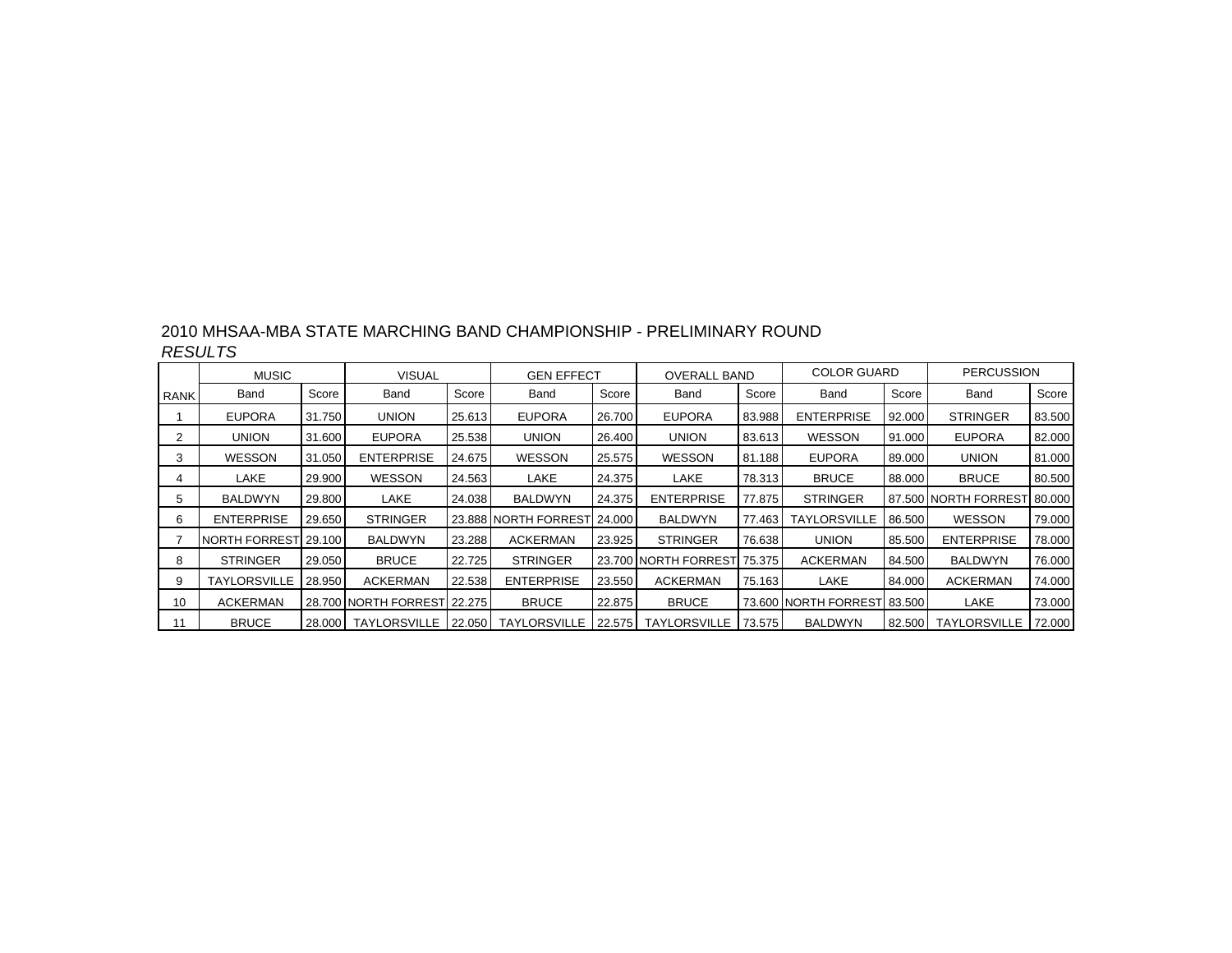### *CLASS 2A*

| <b>FINALIST</b>   | Warm-Up                   | Area | Depart            | Perform |
|-------------------|---------------------------|------|-------------------|---------|
| <b>EUPORA</b>     | 6:10                      | Α    | 6:46              | 7:00    |
| <b>WESSON</b>     | 6:22                      | В    | 6:58              | 7:12    |
| <b>UNION</b>      | 6:34                      | С    | 7:10              | 7:24    |
| <b>ENTERPRISE</b> | 6:46                      | A    | 7:22              | 7:36    |
| <b>BALDWYN</b>    | 6:58                      | B    | 7:34              | 7:48    |
| <b>LAKE</b>       | 7:10                      | C    | 7:46              | 8:00    |
|                   | <b>RETREAT and AWARDS</b> |      |                   | 9:20    |
|                   |                           |      | <b>CONCLUSION</b> | 10:00   |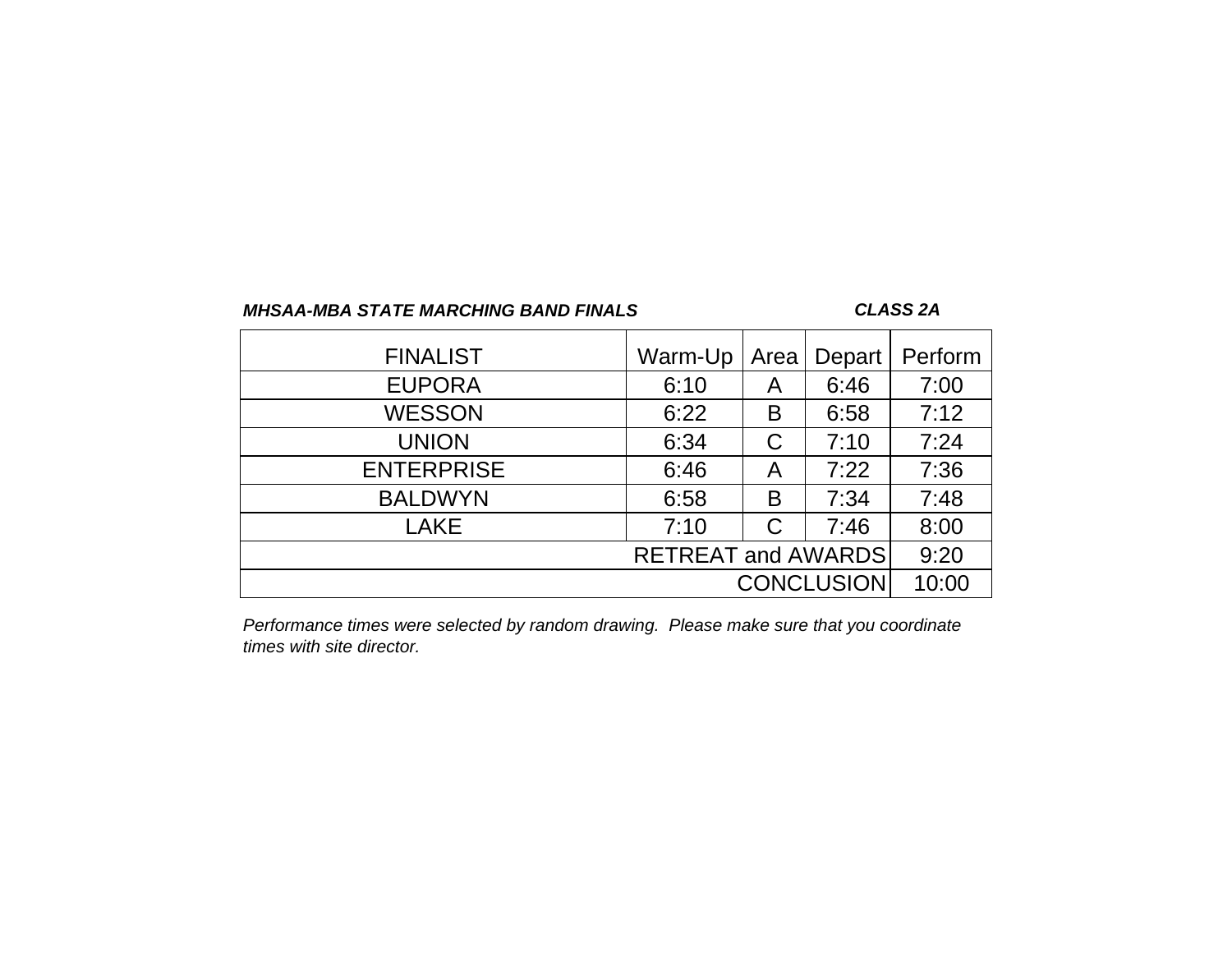# October 23, 2010 - Hinds Community College CLASS 3A

| <b>BAND</b>            |         |       |            | Music Performance - 40% |                    |            |      | Marching - Visual - 30% |        |      |           | <b>GE Music - 15%</b> |        |      |      | GE Visual - 15% |        |      | COLORGUARD |            |      | <b>PERCUSSION</b> |        |
|------------------------|---------|-------|------------|-------------------------|--------------------|------------|------|-------------------------|--------|------|-----------|-----------------------|--------|------|------|-----------------|--------|------|------------|------------|------|-------------------|--------|
|                        |         | PQ    | <b>CMP</b> | Tot                     | Score              | <b>CMP</b> | EXC. | AVG                     | Score  | МR   | <b>SH</b> | Avg                   | Score  | VR.  | SH   | Ava             | Score  | EX   | EF         | <b>AVG</b> | ЕX   | EF                | AVG    |
| Booneville             | Judge 1 | 209.0 | 125.0      | 334.0                   | 33.400             | 90.0       | 88.0 | 89.00                   | 26.700 | 92.0 | 93.0      | 92.50                 | 13.875 | 91.5 | 88.7 | 90.10           | 13.515 | 90.0 | 88.0       | 89.000     | 87.0 | 89.0              | 88.000 |
|                        | Judge 2 | 224.0 | 138.0      | 362.0                   | 36.200             | 95.0       | 94.0 | 94.50                   | 28.350 |      |           |                       |        |      |      |                 |        |      |            |            |      |                   |        |
| Ripley                 | Judge 1 | 205.0 | 127.0      | 332.0                   | 33.200             | 84.0       | 82.0 | 83.00                   | 24.900 | 92.0 | 90.0      | 91.00                 | 13.650 | 89.8 | 87.5 | 88.65           | 13.298 | 92.0 | 90.0       | 91.000     | 87.0 | 85.0              | 86.000 |
|                        | Judge 2 | 220.0 | 130.0      | 350.0                   | 35.000             | 87.0       | 84.0 | 85.50                   | 25.650 |      |           |                       |        |      |      |                 |        |      |            |            |      |                   |        |
| Philadelphia           | Judge 1 | 199.0 | 118.0      | 317.0                   | 31.700             | 81.0       | 76.0 | 78.50                   | 23.550 | 77.0 | 77.0      | 77.00                 | 11.550 | 83.5 | 81.0 | 82.25           | 12.338 | 87.0 | 83.0       | 85.000     | 82.0 | 76.0              | 79.000 |
|                        | Judge 2 | 215.0 | 125.0      | 340.0                   | 34.000             | 75.0       | 78.0 | 76.50                   | 22.950 |      |           |                       |        |      |      |                 |        |      |            |            |      |                   |        |
| Sumrall                | Judge 1 | 196.0 | 116.0      | 312.0                   | 31.200             | 84.0       | 78.0 | 81.00                   | 24.300 | 80.0 | 76.0      | 78.00                 | 11.700 | 84.2 | 82.0 | 83.10           | 12.465 | 88.0 | 86.0       | 87.000     | 80.0 | 81.0              | 80.500 |
|                        | Judge 2 | 218.0 | 127.0      | 345.0                   | 34.500             | 81.0       | 76.5 | 78.75                   | 23.625 |      |           |                       |        |      |      |                 |        |      |            |            |      |                   |        |
| <b>Morton</b>          | Judge 1 | 202.0 | 123.0      | 325.0                   | 32.500             | 87.0       | 86.0 | 86.50                   | 25.950 | 78.0 | 80.0      | 79.00                 | 11.850 | 86.8 | 85.8 | 86.30           | 12.945 | 89.0 | 87.0       | 88.000     | 75.0 | 80.0              | 77.500 |
|                        | Judge 2 | 210.0 | 120.0      | 330.0                   | 33.000             | 78.5       | 79.5 | 79.00                   | 23.700 |      |           |                       |        |      |      |                 |        |      |            |            |      |                   |        |
| South Pontotoc         | Judge 1 | 198.0 | 118.0      | 316.0                   | 31.600             | 80.0       | 75.0 | 77.50                   | 23.250 | 78.0 | 77.0      | 77.50                 | 11.625 | 85.4 | 83.5 | 84.45           | 12.668 | 91.0 | 89.0       | 90.000     | 75.0 | 74.0              | 74.500 |
|                        | Judge 2 | 198.0 | 118.0      | 316.0                   | 31.600             | 79.0       | 77.5 | 78.25                   | 23.475 |      |           |                       |        |      |      |                 |        |      |            |            |      |                   |        |
| Nettleton              | Judge 1 | 195.0 | 115.0      | 310.0                   | 31.000             | 88.0       | 83.0 | 85.50                   | 25.650 | 82.0 | 79.0      | 80.50                 | 12.075 | 86.0 | 84.5 | 85.25           | 12.788 | 90.0 | 87.0       | 88.500     | 75.0 | 79.0              | 77.000 |
|                        | Judge 2 | 208.0 | 121.0      | 329.0                   | 32.900             | 80.0       | 79.5 | 79.75                   | 23.925 |      |           |                       |        |      |      |                 |        |      |            |            |      |                   |        |
| <b>Choctaw Central</b> | Judge 1 | 194.0 | 112.0      | 306.0                   | 30.600             | 87.0       | 87.0 | 87.00                   | 26.100 | 79.0 | 78.0      | 78.50                 | 11.775 | 86.4 | 85.5 | 85.95           | 12.893 | 95.0 | 93.0       | 94.000     | 83.0 | 79.0              | 81.000 |
|                        | Judge 2 | 200.0 |            |                         | 119.0 319.0 31.900 | 84.5       | 84.5 | 84.50                   | 25.350 |      |           |                       |        |      |      |                 |        |      |            |            |      |                   |        |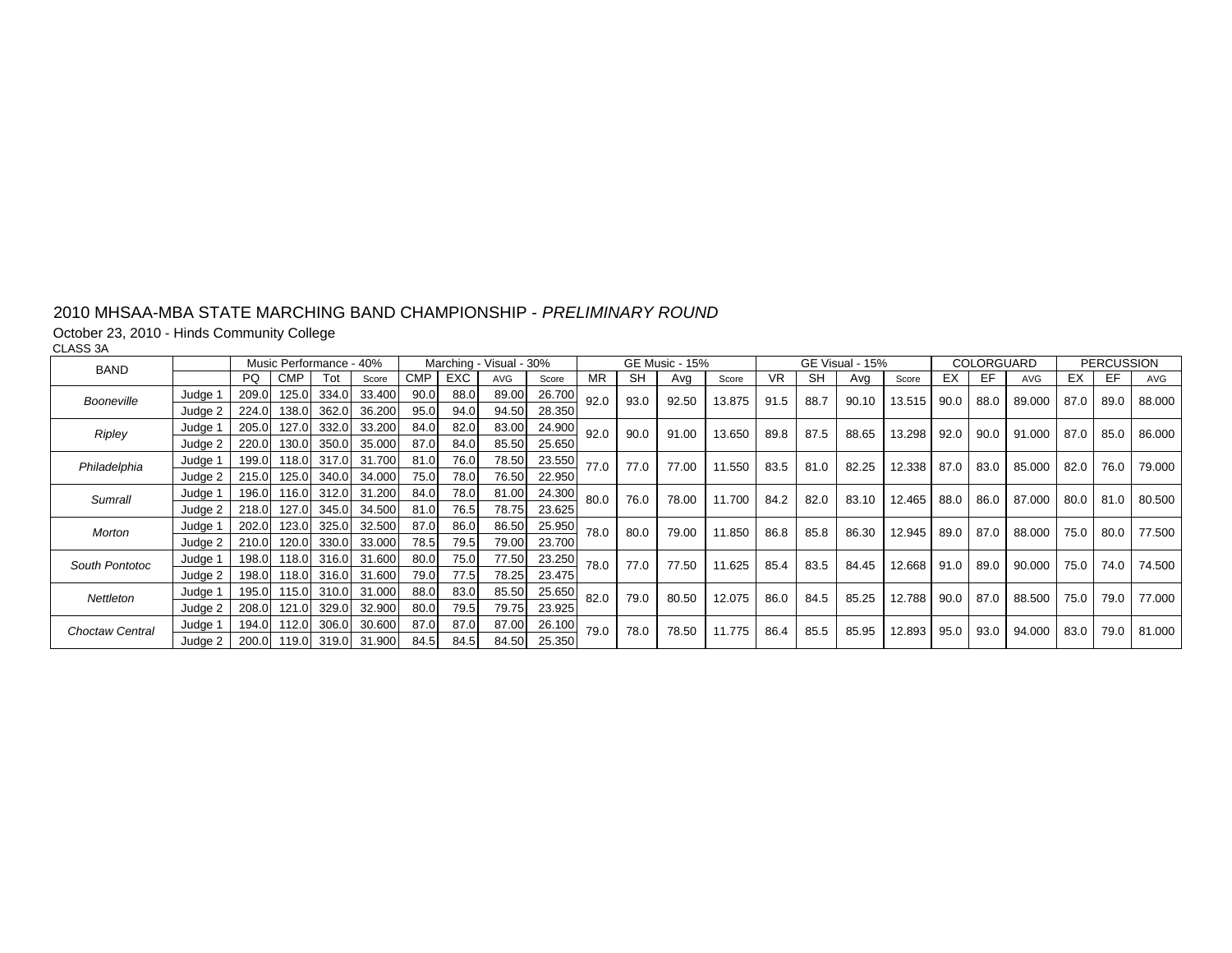October 23, 2010 - Hinds Community College

SCORING SUMMARY

| <b>BAND</b>            |                | <b>MUSIC</b>   | <b>VISUAL</b>  |         | <b>GENERAL EFFECT</b> |               |  |  |
|------------------------|----------------|----------------|----------------|---------|-----------------------|---------------|--|--|
|                        | <b>JUDGE 1</b> | <b>JUDGE 2</b> | <b>JUDGE 1</b> | Judge 2 | <b>MUSIC</b>          | <b>VISUAL</b> |  |  |
| Booneville             | 33.400         | 36.200         | 26.700         | 28.350  | 13.875                | 13.515        |  |  |
| Ripley                 | 33.200         | 35,000         | 24.900         | 25.650  | 13.650                | 13.298        |  |  |
| Philadelphia           | 31.700         | 34.000         | 23.550         | 22,950  | 11.550                | 12.338        |  |  |
| Sumrall                | 31.200         | 34.500         | 24.300         | 23.625  | 11.700                | 12.465        |  |  |
| Morton                 | 32.500         | 33.000         | 25.950         | 23.700  | 11.850                | 12.945        |  |  |
| South Pontotoc         | 31.600         | 31.600         | 23.250         | 23.475  | 11.625                | 12.668        |  |  |
| Nettleton              | 31.000         | 32,900         | 25.650         | 23.925  | 12.075                | 12.788        |  |  |
| <b>Choctaw Central</b> | 30.600         | 31.900         | 26.100         | 25.350  | 11.775                | 12.893        |  |  |



| <b>BAND</b>     | <b>MUSIC</b> |           | <b>VISUAL</b> |           | <b>GEN EFFECT</b> |           |              | <b>OVERALL BAND</b> |                    |             |              | <b>COLOR GUARD</b> | <b>PERCUS</b> |  |
|-----------------|--------------|-----------|---------------|-----------|-------------------|-----------|--------------|---------------------|--------------------|-------------|--------------|--------------------|---------------|--|
|                 | AVERAGE      | <b>RK</b> | AVERAGE       | <b>RK</b> | <b>TOTAL</b>      | <b>RK</b> | <b>TOTAL</b> | <b>PENALTIES</b>    | <b>FINAL SCORE</b> | <b>RANK</b> | <b>SCORE</b> | <b>RANK</b>        | <b>SCORE</b>  |  |
| Booneville      | 34.800       |           | 27.525        |           | 27.390            |           | 89.715       |                     | 89.715             |             | 89,000       | 4                  | 88,000        |  |
| Ripley          | 34.100       | 2         | 25.275        | 3         | 26.948            | റ         | 86.323       |                     | 86.323             | ⌒           | 91.000       | 2                  | 86,000        |  |
| Philadelphia    | 32.850       | 3         | 23.250        | 8         | 23.888            | 8         | 79.988       |                     | 79.988             |             | 85,000       | 8                  | 79.000        |  |
| Sumrall         | 32.850       | 3         | 23.963        | 6         | 24.165            | ⇁         | 80.978       |                     | 80.978             | 6           | 87.000       | ⇁                  | 80.500        |  |
| Morton          | 32.750       | 5         | 24.825        | 4         | 24.795            | 4         | 82.370       |                     | 82.370             | 3           | 88,000       | 6                  | 77.500        |  |
| South Pontotoc  | 31.600       | 7         | 23.363        |           | 24.293            | 6         | 79.255       |                     | 79.255             | 8           | 90.000       | 3                  | 74.500        |  |
| Nettleton       | 31.950       | 6         | 24.788        | 5         | 24.863            | 3         | 81.600       |                     | 81.600             | 5           | 88,500       | 5                  | 77.000        |  |
| Choctaw Central | 31.250       | 8         | 25.725        | ົ         | 24.668            | 5         | 81.643       |                     | 81.643             | 4           | 94.000       |                    | 81.000        |  |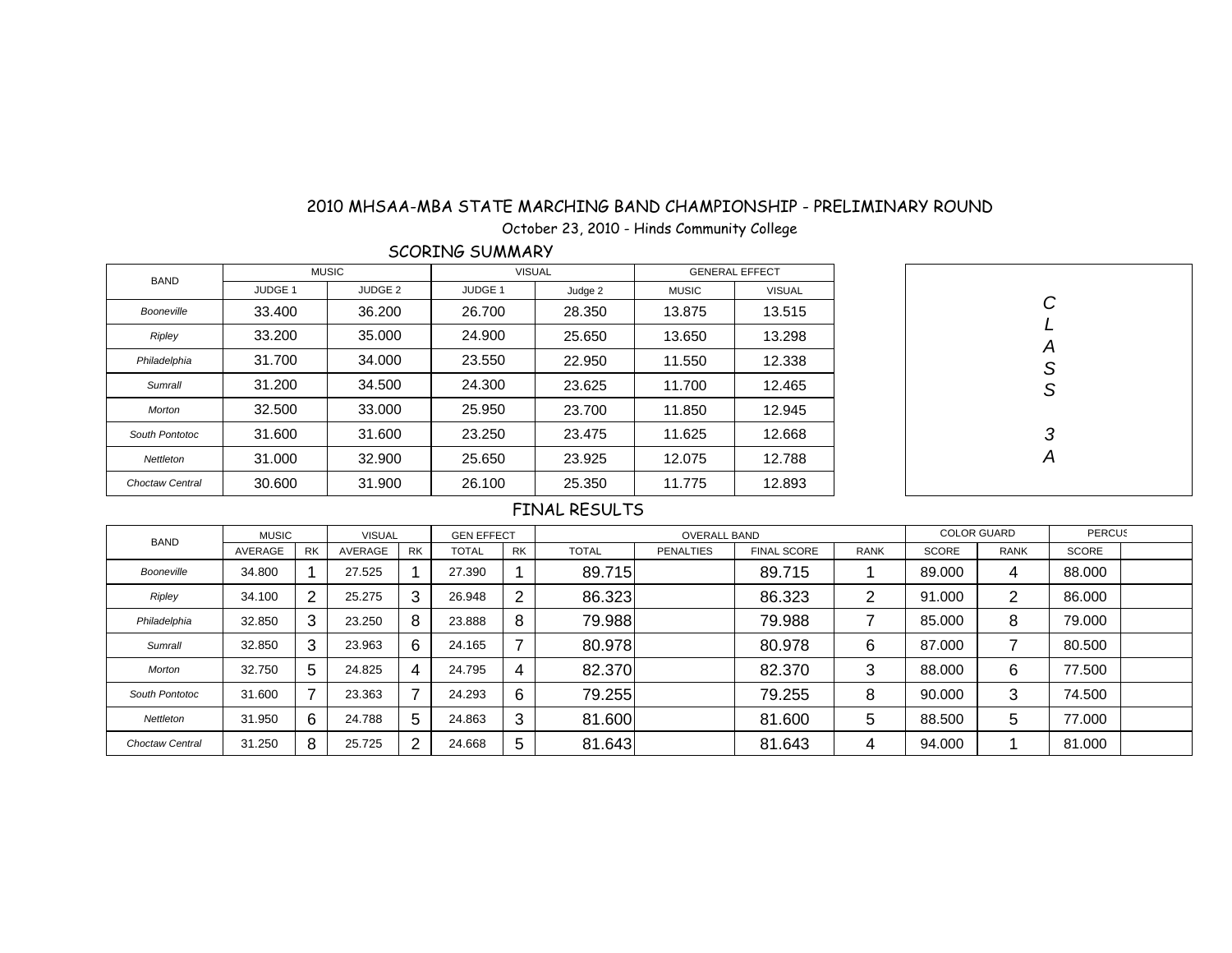| 2010 MHSAA-MBA STATE MARCHING BAND CHAMPIONSHIP - PRELIMINARY ROUND |  |
|---------------------------------------------------------------------|--|
| <b>RESULTS</b>                                                      |  |

|             | <b>MUSIC</b>           |        | <b>VISUAL</b>          |        | <b>GEN EFFECT</b>      |        | <b>OVERALL BAND</b> |        | <b>COLOR GUARD</b>     |        | <b>PERCUSSION</b>      |        |
|-------------|------------------------|--------|------------------------|--------|------------------------|--------|---------------------|--------|------------------------|--------|------------------------|--------|
| <b>RANK</b> | Band                   | Score  | Band                   | Score  | Band                   | Score  | Band                | Score  | Band                   | Score  | Band                   | Score  |
|             | <b>Booneville</b>      | 34.800 | <b>Booneville</b>      | 27.525 | <b>Booneville</b>      | 27.390 | <b>Booneville</b>   | 89.715 | <b>Choctaw Central</b> | 94.000 | <b>Booneville</b>      | 88.000 |
|             | Ripley                 | 34.100 | <b>Choctaw Central</b> | 25.725 | Ripley                 | 26.948 | <b>Ripley</b>       | 86.323 | Ripley                 | 91.000 | Ripley                 | 86.000 |
|             | Philadelphia           | 32.850 | Ripley                 | 25.275 | Nettleton              | 24.863 | Morton              | 82,370 | South Pontotoc         | 90.000 | <b>Choctaw Central</b> | 81,000 |
| 4           | Sumrall                | 32.850 | Morton                 | 24.825 | Morton                 | 24.795 | Choctaw Central     | 81.643 | Booneville             | 89.000 | Sumrall                | 80.500 |
|             | Morton                 | 32.750 | <b>Nettleton</b>       | 24.788 | <b>Choctaw Central</b> | 24.668 | <b>Nettleton</b>    | 81.600 | Nettleton              | 88.500 | Philadelphia           | 79.000 |
| 6           | <b>Nettleton</b>       | 31.950 | Sumrall                | 23.963 | South Pontotoc         | 24.293 | Sumrall             | 80.978 | Morton                 | 88.000 | Morton                 | 77.500 |
|             | South Pontotoc         | 31.600 | South Pontotoc         | 23.363 | Sumrall                | 24.165 | Philadelphia        | 79.988 | Sumrall                | 87.000 | <b>Nettleton</b>       | 77.000 |
| 8           | <b>Choctaw Central</b> | 31.250 | Philadelphia           | 23.250 | Philadelphia           | 23,888 | South Pontotoc      | 79.255 | Philadelphia           | 85,000 | South Pontotoc         | 74.500 |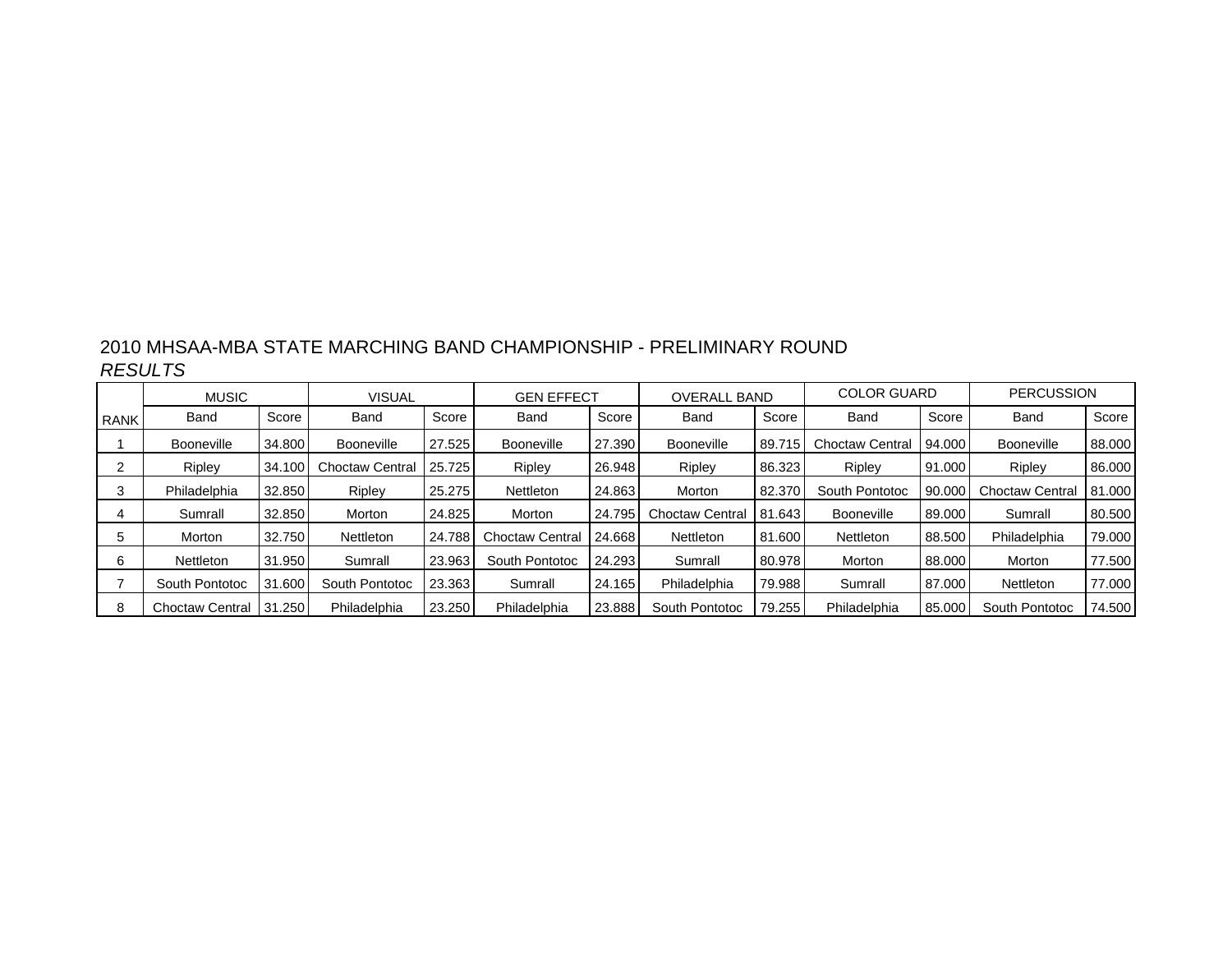### *CLASS 3A*

| <b>FINALIST</b>        | Warm-Up                   | Area | Depart | Perform |
|------------------------|---------------------------|------|--------|---------|
| <b>Booneville</b>      | 7:34                      | A    | 8:10   | 8:24    |
| <b>Morton</b>          | 7:46                      | B    | 8:22   | 8:36    |
| <b>Ripley</b>          | 7:58                      |      | 8:34   | 8:48    |
| <b>Nettleton</b>       | 8:10                      | A    | 8:46   | 9:00    |
| <b>Sumrall</b>         | 8:22                      | B    | 8:58   | 9:12    |
| <b>Choctaw Central</b> | 8:34                      |      | 9:10   | 9:24    |
|                        | <b>RETREAT and AWARDS</b> |      |        | 9:40    |
|                        | <b>CONCLUDE</b>           |      |        | 10:15   |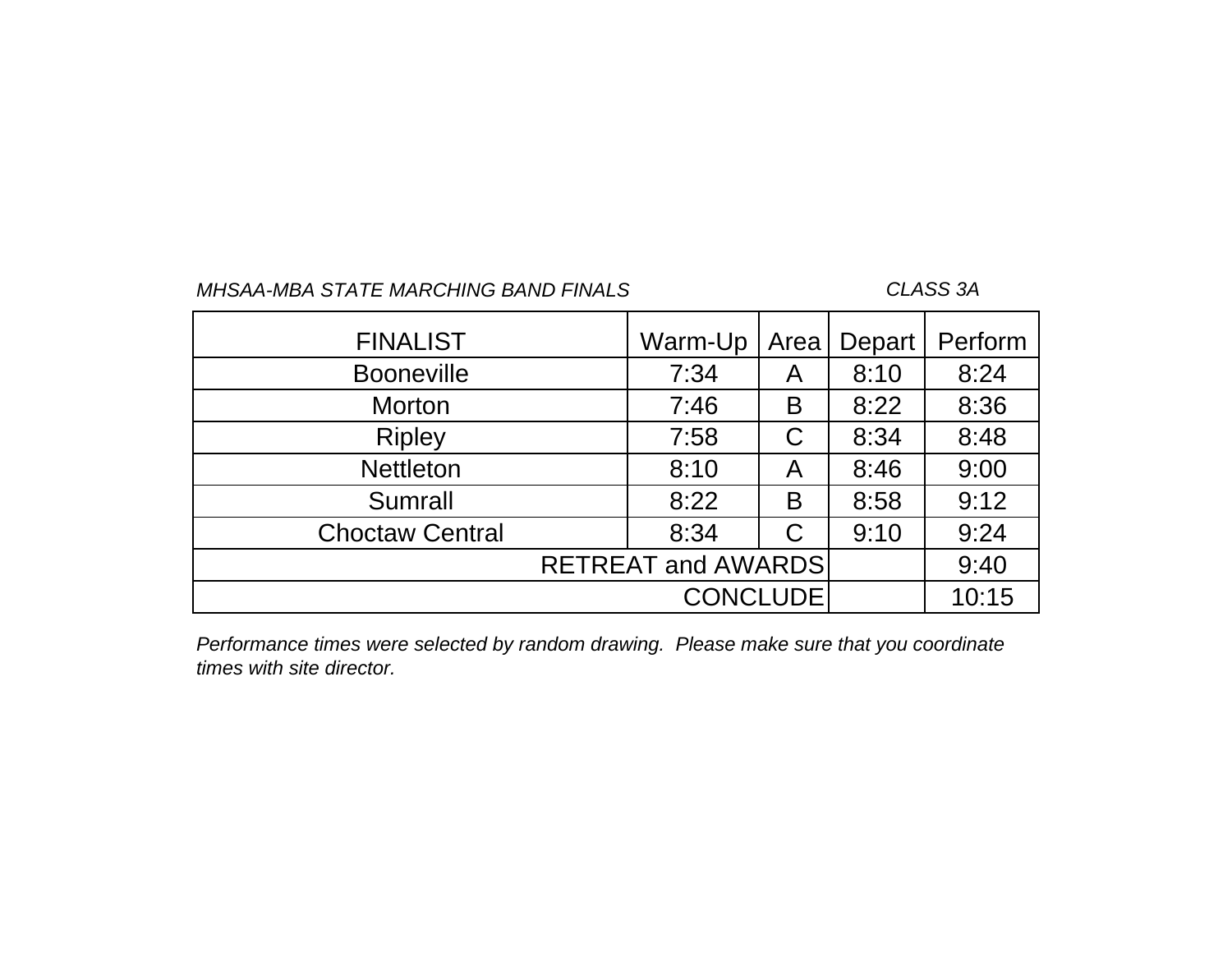**October 23, 2010 - Pearl, MS**

**CLASS 4 A**

| <b>BAND</b>            |         | <b>Music Performance - 40%</b> |            |             |              | Marching - Visual - 30% |            |            |              | <b>GE Music - 15%</b> |           |       |                  | GE Visual - 15% |           |       | <b>COLORGUARD</b> |           |      | <b>PERCUSSION</b> |      |      |            |
|------------------------|---------|--------------------------------|------------|-------------|--------------|-------------------------|------------|------------|--------------|-----------------------|-----------|-------|------------------|-----------------|-----------|-------|-------------------|-----------|------|-------------------|------|------|------------|
|                        |         | PQ                             | <b>CMP</b> | <b>Tot</b>  | <b>Score</b> | <b>CMP</b>              | <b>EXC</b> | <b>AVG</b> | <b>Score</b> | <b>MR</b>             | <b>SH</b> | Avg   | <b>Score</b>     | <b>VR</b>       | <b>SH</b> | Avg   | <b>Score</b>      | <b>EX</b> | EF   | <b>AVG</b>        | EX.  | EF   | <b>AVG</b> |
|                        | Judae   | 202.0                          | 106.0      | 308.0       | 30.800       | 80.0                    | 83.0       | 81.50      | 24.45        |                       |           |       |                  |                 |           |       |                   |           |      |                   |      |      |            |
| <b>Bay</b>             | Judge 2 | 205.0                          | 115.0      | 320.0       | 32.000       | 79.0                    | 76.0       | 77.50      | 23.25        | 78.0                  | 73.0      | 75.50 | 11.325           | 78.0            | 76.0      | 77.00 | 11.550            | 79.0      | 76.0 | 77.500            | 80.0 | 73.0 | 76.500     |
| <b>Cleveland</b>       | Judge 1 | 193.0                          | 122.0      | 315.0       | 31.500       | 86.0                    | 81.0       | 83.50      | 25.05        | 84.0                  | 77.0      | 80.50 | 12.075           | 84.0            | 81.0      | 82.50 | 12.375 80.0       |           | 77.0 | 78.500            | 82.0 | 75.0 | 78.500     |
|                        | Judge 2 | 207.0                          | 125.0      | 332.0       | 33.200       | 74.0                    | 75.0       | 74.50      | 22.35        |                       |           |       |                  |                 |           |       |                   |           |      |                   |      |      |            |
|                        | Judge 1 | 195.0                          | 116.0      | 311.0       | 31.100       | 83.0                    | 82.0       | 82.50      | 24.75        | 88.0                  | 81.0      | 84.50 | 12.675           |                 | 83.0      | 85.00 |                   |           |      | 83.500            | 77.0 | 84.0 | 80.500     |
| <b>Purvis</b>          | Judge 2 | 203.0                          |            | 111.0 314.0 | 31.400       | 73.0                    | 77.0       | 75.00      | 22.50        |                       |           |       |                  | 87.0            |           |       | 12.750 85.0       |           | 82.0 |                   |      |      |            |
| <b>Columbia</b>        | Judge 1 | 218.0                          | 130.0      | 348.0       | 34.800       | 90.0                    | 92.0       | 91.00      | 27.30        | 92.0                  | 90.0      | 91.00 | 13.650           | 84.0            | 88.0      | 86.00 | 12.900 81.0       |           | 80.0 | 80.500            | 84.0 | 82.0 | 83.000     |
|                        | Judge 2 | 223.0                          | 139.0      | 362.0       | 36,200       | 85.0                    | 88.0       | 86.50      | 25.95        |                       |           |       |                  |                 |           |       |                   |           |      |                   |      |      |            |
| <b>Kosciusko</b>       | Judge 1 | 206.0                          | 123.0      | 329.0       | 32.900       | 91.0                    | 88.0       | 89.50      | 26.85        | 90.0                  | 87.0      | 88.50 | 13.275           | 90.0            | 91.0      | 90.50 | 13.575            | 78.0      | 81.0 | 79.500            | 87.0 | 80.0 | 83.500     |
|                        | Judge 2 | 225.0                          | 141.0      | 366.0       | 36,600       | 80.0                    | 79.0       | 79.50      | 23.85        |                       |           |       |                  |                 |           |       |                   |           |      |                   |      |      |            |
| <b>Center Hill</b>     | Judge 1 | 217.0                          | 139.0      | 356.0       | 35,600       | 92.0                    | 94.0       | 93.00      | 27.90        | 91.0                  | 88.0      | 89.50 | 13.425           | 89.0            | 86.0      | 87.50 | 13.125            | 92.0      | 90.0 | 91.000            | 93.0 | 88.0 | 90.500     |
|                        | Judge 2 | 211.0                          | 119.0      | 330.0       | 33.000       | 94.0                    | 96.0       | 95.00      | 28.50        |                       |           |       |                  |                 |           |       |                   |           |      |                   |      |      |            |
| <b>South Jones</b>     | Judge 1 | 192.0                          | 125.0      | 317.0       | 31.700       | 85.0                    | 86.0       | 85.50      | 25.65        | 86.0                  | 84.0      | 85.00 | 12.750           | 81.0            | 77.0      | 79.00 | 11.850 82.0       |           | 78.0 | 80.000            | 94.0 | 89.0 | 91.500     |
|                        | Judge 2 | 217.0                          | 119.0      | 336.0       | 33,600       | 81.0                    | 72.0       | 76.50      | 22.95        |                       |           |       |                  |                 |           |       |                   |           |      |                   |      |      |            |
| <b>Pontotoc</b>        | Judae 1 | 190.0                          | 129.0      | 319.0       | 31,900       | 87.0                    | 86.5       | 86.75      | 26.02        | 80.0                  | 79.0      | 79.50 | 11.925           | 79.0            | 80.0      | 79.50 | 11.925 77.0       |           | 75.0 | 76.000            | 81.0 | 74.0 | 77.500     |
|                        | Judae 2 | 227.0                          | 123.0      | 350.0       | 35,000       | 78.0                    | 70.0       | 74.00      | 22.20        |                       |           |       |                  |                 |           |       |                   |           |      |                   |      |      |            |
| <b>Northeast Jones</b> | Judae 1 | 188.0                          | 108.0      | 296.0       | 29,600       | 84.0                    | 84.0       | 84.00      | 25.20        | 79.0                  | 74.0      | 76.50 | 11.475 <b>II</b> | 76.0            | 75.0      | 75.50 | 11.325            | 75.0      | 74.0 | 74.500            | 74.0 | 76.0 | 75.000     |
|                        | Judge 2 | 203.0                          | 113.0      | 316.0       | 31.600       | 78.0                    | 80.0       | 79.00      | 23.700       |                       |           |       |                  |                 |           |       |                   |           |      |                   |      |      |            |
| <b>North Pontotoc</b>  | Judge 1 | 186.0                          | 105.0      | 291.0       | 29.100       | 84.0                    | 82.0       | 83.00      | 24.90        | 77.0                  | 72.0      | 74.50 | 11.175           | 74.0            | 74.0      | 74.00 | 11.100            | 76.0      | 80.5 | 78.250            | 74.5 | 74.5 | 74.500     |
|                        | Judge 2 | 209.0                          | 117.0      | 326.0       | 32.600       | 72.0                    | 73.0       | 72.50      | 21.750       |                       |           |       |                  |                 |           |       |                   |           |      |                   |      |      |            |
| <b>Lewisburg</b>       | Judge 1 | 232.0                          | 145.0      | 377.0       | 37.700       | 91.5                    | 87.0       | 89.25      | 26.77        | 93.0                  | 91.0      | 92.00 | 13,800           | 89.0            | 88.0      | 88.50 | 13.275 91.0       |           | 90.0 | 90.500            | 97.0 | 93.0 | 95.000     |
|                        | Judge 2 | 235.0                          | 135.0      | 370.0       | 37,000       | 86.0                    | 91.0       | 88.50      | 26.55        |                       |           |       |                  |                 |           |       |                   |           |      |                   |      |      |            |
|                        | Judge 1 |                                |            | 0.0         | 0.000        |                         |            | 0.00       | 0.000        |                       |           | 0.00  | 0.000            |                 |           | 0.00  | 0.000             |           |      | 0.000             |      |      | 0.000      |
|                        | Judge 2 |                                |            | 0.0         | 0.000        |                         |            | 0.00       | 0.000        |                       |           |       |                  |                 |           |       |                   |           |      |                   |      |      |            |
|                        | Judge 1 |                                |            | 0.0         | 0.000        |                         |            | 0.00       | 0.000        |                       |           | 0.00  | 0.000            |                 |           | 0.00  | 0.000             |           |      | 0.000             |      |      | 0.000      |
|                        | Judge 2 |                                |            | 0.0         | 0.000        |                         |            | 0.00       | 0.000        |                       |           |       |                  |                 |           |       |                   |           |      |                   |      |      |            |
|                        | Judge 1 |                                |            | 0.0         | 0.000        |                         |            | 0.00       | 0.000        |                       |           | 0.00  | 0.000            |                 |           | 0.00  | 0.000             |           |      | 0.000             |      |      | 0.000      |
|                        | Judge 2 |                                |            | 0.0         | 0.000        |                         |            | 0.00       | 0.000        |                       |           |       |                  |                 |           |       |                   |           |      |                   |      |      |            |
|                        | Judge 1 |                                |            | 0.0         | 0.000        |                         |            | 0.00       | 0.000        |                       |           | 0.00  | 0.000            |                 |           | 0.00  | 0.000             |           |      | 0.000             |      |      | 0.000      |
|                        | Judge 2 |                                |            | 0.0         | 0.000        |                         |            | 0.00       | 0.000        |                       |           |       |                  |                 |           |       |                   |           |      |                   |      |      |            |
|                        | Judge 3 |                                |            | 0.0         | 0.000        |                         |            | 0.00       | 0.000        |                       |           | 0.00  | 0.000            |                 |           | 0.00  | 0.000             |           |      | 0.000             |      |      | 0.000      |
|                        | Judge 4 |                                |            | 0.0         | 0.000        |                         |            | 0.00       | 0.000        |                       |           |       |                  |                 |           |       |                   |           |      |                   |      |      |            |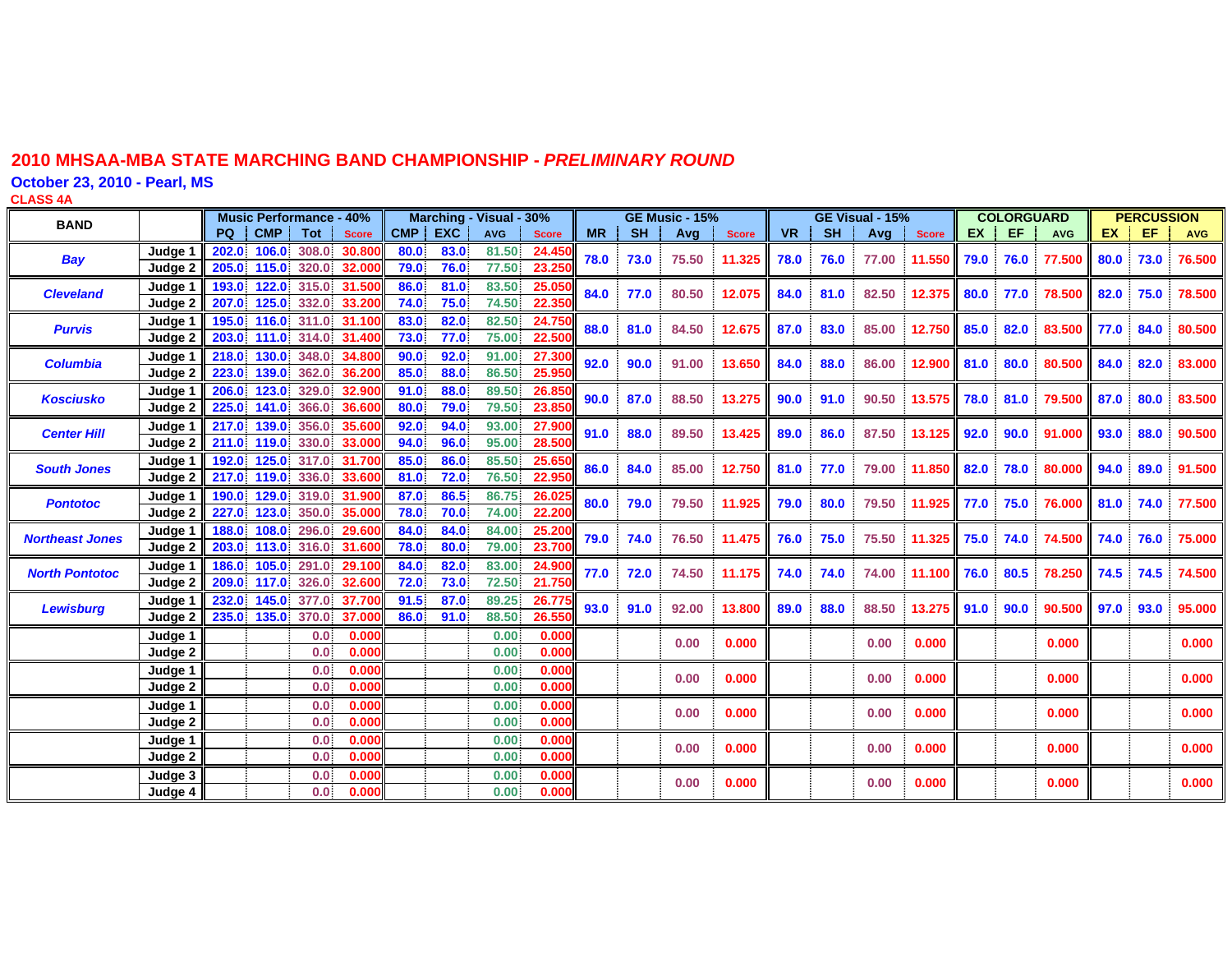**October 23, 2010 - Pearl, MS**

#### **SCORING SUMMARY**

| <b>BAND</b>            |               | <b>MUSIC</b>   | <b>VISUAL</b> |         |              | <b>GENERAL EFFECT</b> |
|------------------------|---------------|----------------|---------------|---------|--------------|-----------------------|
|                        | <b>JUDGE1</b> | <b>JUDGE 2</b> | <b>JUDGE1</b> | Judge 2 | <b>MUSIC</b> | <b>VISUAL</b>         |
| Bay                    | 30.800        | 32.000         | 24.450        | 23.250  | 11.325       | 11.550                |
| <b>Cleveland</b>       | 31.500        | 33.200         | 25.050        | 22.350  | 12.075       | 12.375                |
| <b>Purvis</b>          | 31.100        | 31.400         | 24.750        | 22.500  | 12.675       | 12.750                |
| Columbia               | 34.800        | 36.200         | 27.300        | 25.950  | 13.650       | 12.900                |
| Kosciusko              | 32.900        | 36.600         | 26.850        | 23.850  | 13.275       | 13.575                |
| <b>Center Hill</b>     | 35.600        | 33.000         | 27,900        | 28.500  | 13.425       | 13.125                |
| <b>South Jones</b>     | 31.700        | 33.600         | 25.650        | 22.950  | 12.750       | 11.850                |
| <b>Pontotoc</b>        | 31.900        | 35.000         | 26.025        | 22.200  | 11.925       | 11.925                |
| <b>Northeast Jones</b> | 29.600        | 31.600         | 25.200        | 23.700  | 11.475       | 11.325                |
| <b>North Pontotoc</b>  | 29.100        | 32.600         | 24.900        | 21.750  | 11.175       | 11.100                |
| Lewisburg              | 37.700        | 37.000         | 26.775        | 26.550  | 13.800       | 13.275                |
|                        |               |                |               |         |              |                       |
|                        |               |                |               |         |              |                       |
|                        |               |                |               |         |              |                       |
|                        |               |                |               |         |              |                       |
|                        |               |                |               |         |              |                       |



| <b>BAND</b>            | <b>MUSIC</b>   |                 | <b>VISUAL</b>  |                | <b>GEN EFFECT</b> |                 |              | <b>OVERALL BAND</b> |                    |                 |              | <b>COLOR GUARD</b> |              | <b>PERCUSSION</b> |
|------------------------|----------------|-----------------|----------------|----------------|-------------------|-----------------|--------------|---------------------|--------------------|-----------------|--------------|--------------------|--------------|-------------------|
|                        | <b>AVERAGE</b> | <b>RK</b>       | <b>AVERAGE</b> | <b>RK</b>      | <b>TOTAL</b>      | <b>RK</b>       | <b>TOTAL</b> | <b>PENALTIES</b>    | <b>FINAL SCORE</b> | <b>RANK</b>     | <b>SCORE</b> | <b>RANK</b>        | <b>SCORE</b> | <b>RANK</b>       |
| Bay                    | 31.400         | 8               | 23.850         | 8              | 22.875            | 9               | 78.125       |                     | 78.125             | 9               | 77.500       | 9                  | 76.500       | 9                 |
| <b>Cleveland</b>       | 32.350         | $\overline{7}$  | 23.700         | 9              | 24.450            | 7               | 80.500       |                     | 80.500             | 7               | 78.500       | $\overline{7}$     | 78.500       | $\overline{7}$    |
| <b>Purvis</b>          | 31.250         | 9               | 23.625         | 10             | 25.425            | $5\phantom{1}$  | 80.300       |                     | 80.300             | 8               | 83.500       | 3 <sup>5</sup>     | 80.500       | $6\phantom{1}$    |
| Columbia               | 35.500         | 2 <sup>1</sup>  | 26.625         | 3              | 26.550            | 3               | 88.675       |                     | 88.675             | 3               | 80.500       | 4                  | 83.000       | 5 <sup>5</sup>    |
| Kosciusko              | 34.750         | 3               | 25.350         | 4              | 26.850            | $\mathbf{2}$    | 86.950       |                     | 86.950             | 4               | 79.500       | $6\phantom{1}$     | 83.500       | 4                 |
| <b>Center Hill</b>     | 34.300         | 4               | 28.200         |                | 26.550            | 4               | 89.050       |                     | 89.050             | 2 <sup>1</sup>  | 91.000       | $\mathbf 1$        | 90.500       | 3 <sup>5</sup>    |
| <b>South Jones</b>     | 32.650         | 6               | 24.300         | $6 \,$         | 24.600            | $6\phantom{1}6$ | 81.550       |                     | 81.550             | $5\phantom{.0}$ | 80.000       | 5 <sup>5</sup>     | 91.500       | 2 <sup>1</sup>    |
| Pontotoc               | 33.450         | 5 <sup>5</sup>  | 24.113         | 7              | 23.850            | 8               | 81.413       |                     | 81.413             | $6\phantom{1}$  | 76.000       | 10                 | 77.500       | 8                 |
| <b>Northeast Jones</b> | 30.600         | 11              | 24.450         | 5 <sup>5</sup> | 22.800            | 10              | 77.850       |                     | 77.850             | 10              | 74.500       | 11                 | 75.000       | 10                |
| <b>North Pontotoc</b>  | 30.850         | 10 <sup>°</sup> | 23.325         | 11             | 22.275            | 11              | 76.450       |                     | 76.450             | 11              | 78.250       | 8                  | 74.500       | 11                |
| Lewisburg              | 37.350         |                 | 26.663         | $\mathbf{2}$   | 27.075            |                 | 91.088       |                     | 91.088             |                 | 90.500       | 2 <sup>2</sup>     | 95.000       | $\mathbf 1$       |
|                        |                |                 |                |                |                   |                 |              |                     |                    |                 |              |                    |              |                   |
|                        |                |                 |                |                |                   |                 |              |                     |                    |                 |              |                    |              |                   |
|                        |                |                 |                |                |                   |                 |              |                     |                    |                 |              |                    |              |                   |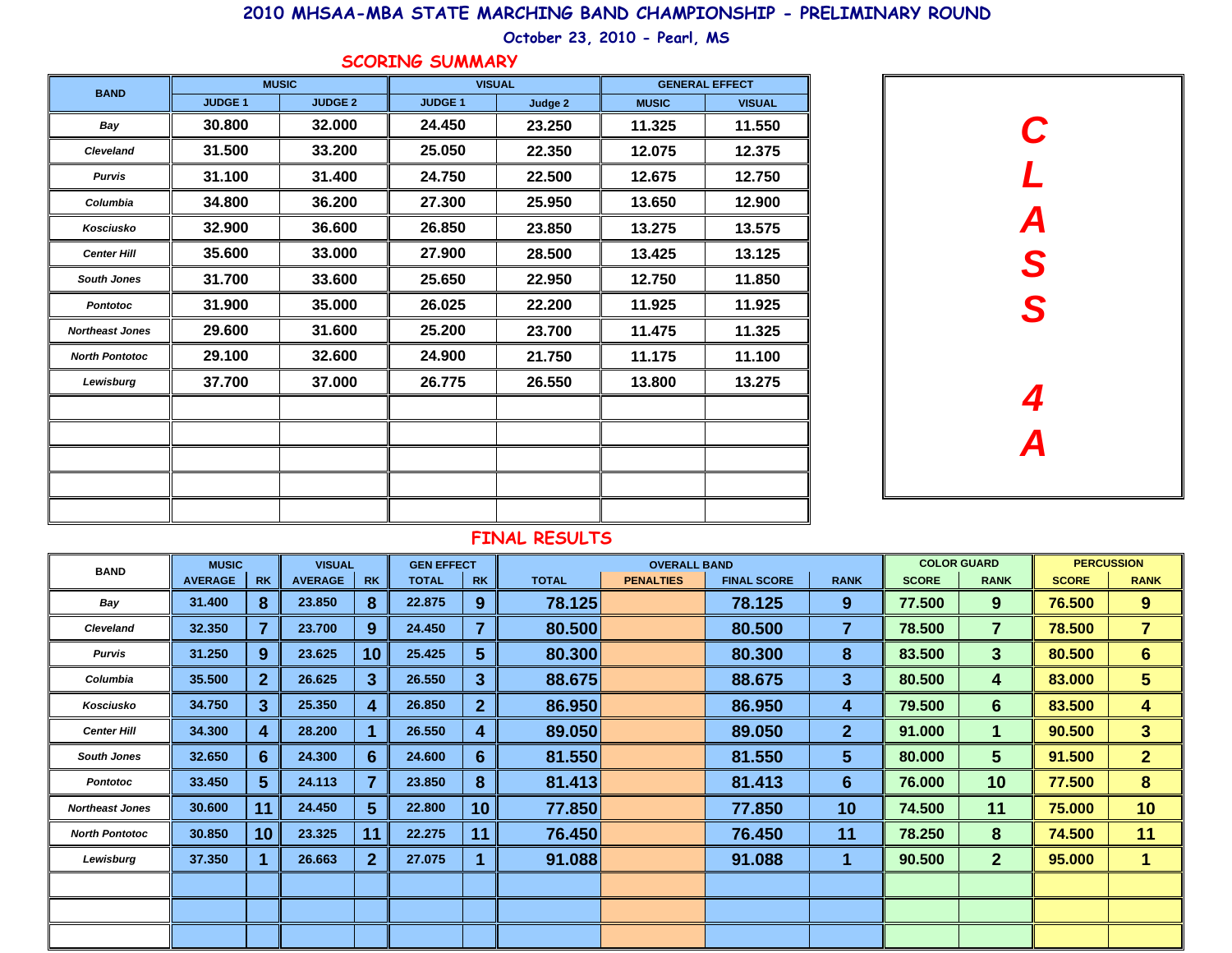|              | <b>MUSIC</b>    |              | <b>VISUAL</b>   |                 | <b>GEN EFFECT</b> |        | <b>OVERALL BAND</b>   |              | <b>COLOR GUARD</b> |                 | <b>PERCUSSION</b>      |        |
|--------------|-----------------|--------------|-----------------|-----------------|-------------------|--------|-----------------------|--------------|--------------------|-----------------|------------------------|--------|
| <b>RANK</b>  | <b>Band</b>     | <b>Score</b> | <b>Band</b>     | Score           | <b>Band</b>       | Score  | <b>Band</b>           | <b>Score</b> | <b>Band</b>        | Score           | <b>Band</b>            | Score  |
|              | Lewisburg       | 37.350       | Center Hill     | 28.200          | Lewisburg         | 27.075 | Lewisburg             | 91.088       | Center Hill        | 91.000          | Lewisburg              | 95.000 |
| $\mathbf{2}$ | Columbia        | 35.500       | Lewisburg       | 26.663          | Kosciusko         | 26.850 | Center Hill           | 89.050II     | Lewisburg          | 90.500          | South Jones            | 91.500 |
| 3            | Kosciusko       | 34.750       | Columbia        | 26.625          | Columbia          | 26.550 | Columbia              | 88.675       | <b>Purvis</b>      | 83.500          | Center Hill            | 90.500 |
| 4            | Center Hill     | 34.300       | Kosciusko       | 25.350          | Center Hill       | 26.550 | Kosciusko             | 86.950       | Columbia           | 80.500          | Kosciusko              | 83.500 |
| 5            | <b>Pontotoc</b> | 33.450       | Northeast Jones | 24.450 <b>1</b> | Purvis            | 25.425 | South Jones           | 81.550       | South Jones        | 80.000          | Columbia               | 83.000 |
| 6            | South Jones     | 32.650       | South Jones     | 24.300          | South Jones       | 24.600 | Pontotoc              | 81.413       | Kosciusko          | 79.500          | Purvis                 | 80.500 |
|              | Cleveland       | 32.350       | Pontotoc        | 24.113          | Cleveland         | 24.450 | Cleveland             | 80.500       | Cleveland          | 78.500          | Cleveland              | 78.500 |
| 8            | Bay             | 31.400       | Bay             | 23.850          | Pontotoc          | 23.850 | Purvis                | 80.300       | North Pontotoc     | 78.250          | Pontotoc               | 77.500 |
| 9            | <b>Purvis</b>   | 31.250       | Cleveland       | 23.700          | Bay               | 22.875 | Bay                   | 78.125       | Bay                | 77.500          | Bay                    | 76.500 |
| 10           | North Pontotoc  | 30.850       | Purvis          | 23.625II        | Northeast Jones   | 22.800 | Northeast Jones       | 77.850       | <b>Pontotoc</b>    |                 | 76.000 Northeast Jones | 75.000 |
| 11           | Northeast Jones | 30.600       | North Pontotoc  | 23.325          | North Pontotoc    | 22.275 | <b>North Pontotoc</b> | 76.450II     | Northeast Jones    | 74.500 <b>1</b> | <b>North Pontotoc</b>  | 74.500 |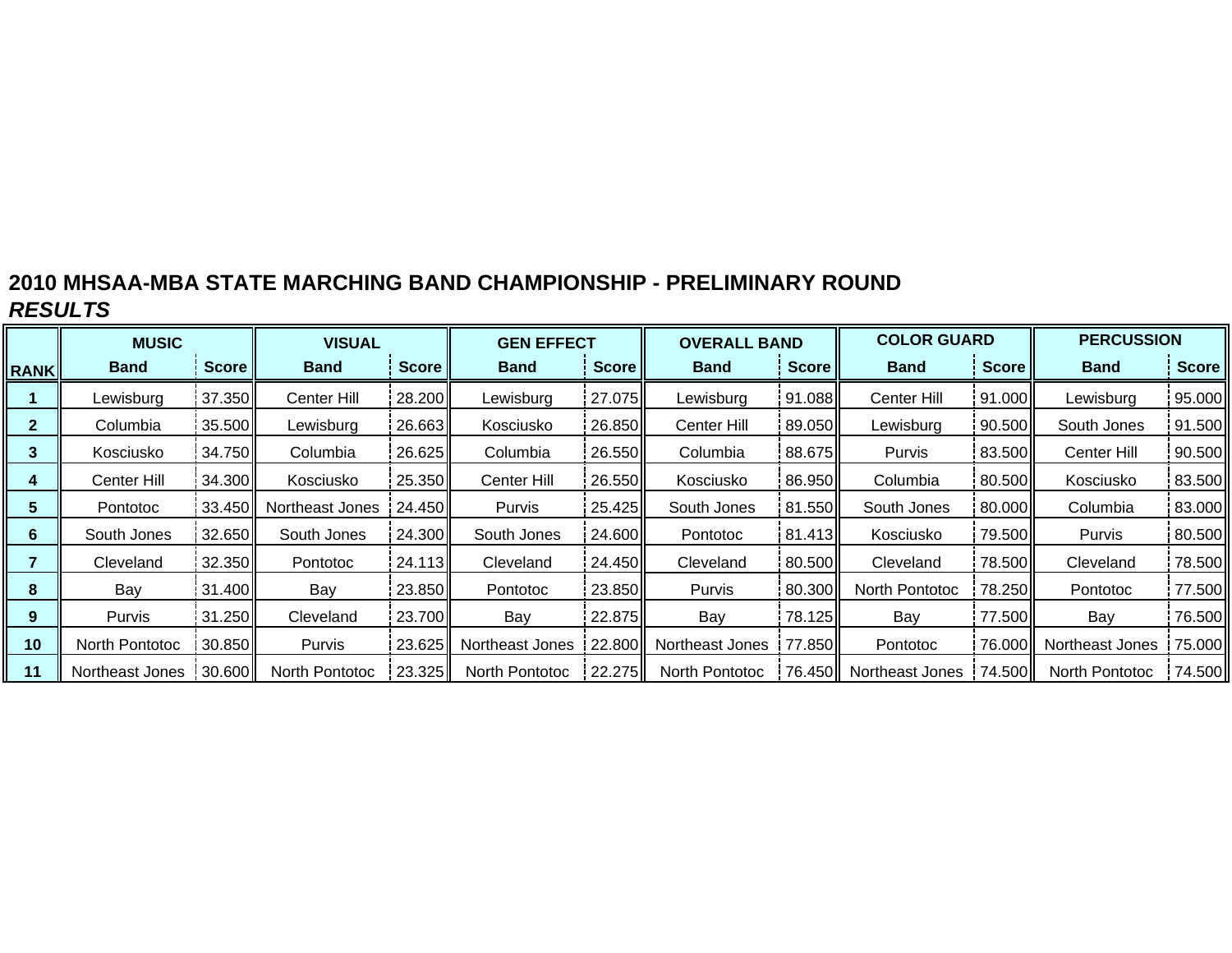## *CLASS 4A*

| <b>FINALIST</b>    | <b>Warm-Up</b>            | <b>Area</b>       | <b>Depart</b> | <b>Perform</b> |
|--------------------|---------------------------|-------------------|---------------|----------------|
| Lewisburg          | 6:34                      | A                 | 7:10          | 7:24           |
| <b>Columbia</b>    | 6:46                      | B                 | 7:22          | 7:36           |
| <b>Center Hill</b> | 6:58                      | C                 | 7:34          | 7:48           |
| <b>South Jones</b> | 7:10                      | A                 | 7:46          | 8:00           |
| <b>Pontotoc</b>    | 7:22                      | B                 | 7:58          | 8:12           |
| <b>Kosciusko</b>   | 7:34                      | C                 | 8:10          | 8:24           |
|                    | <b>RETREAT and AWARDS</b> |                   | 9:53          |                |
|                    |                           | <b>CONCLUSION</b> | 10:30         |                |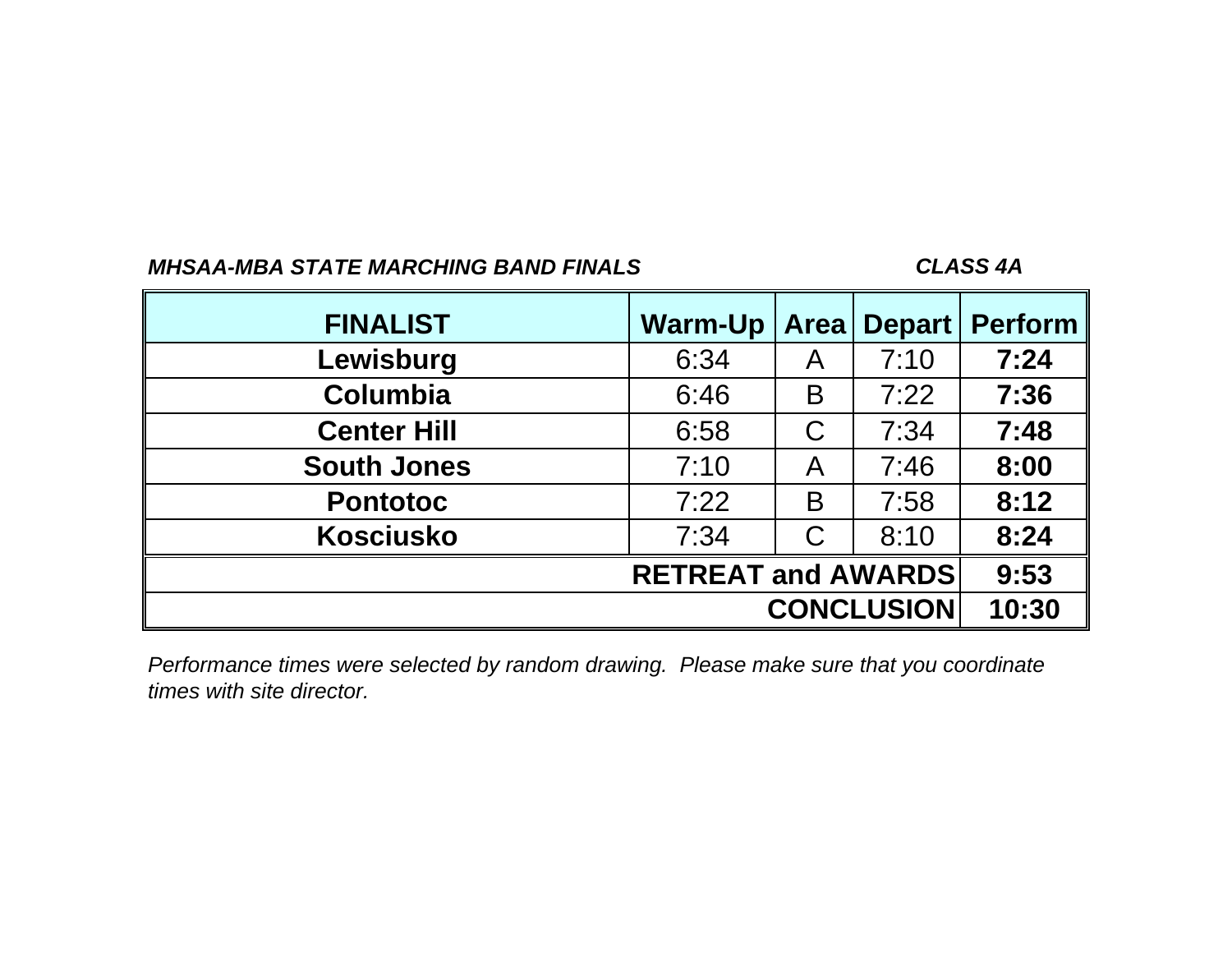**October 23, 2010 - Pearl, MS**

**CLASS 5 A**

| <b>BAND</b>          |         | <b>Music Performance - 40%</b> |            |            |              |            | Marching - Visual - 30% |            |              |           | <b>GE Music - 15%</b> |       |              |           | GE Visual - 15% |       |              | <b>COLORGUARD</b> |      |            | <b>PERCUSSION</b> |      |            |
|----------------------|---------|--------------------------------|------------|------------|--------------|------------|-------------------------|------------|--------------|-----------|-----------------------|-------|--------------|-----------|-----------------|-------|--------------|-------------------|------|------------|-------------------|------|------------|
|                      |         | PQ                             | <b>CMP</b> | <b>Tot</b> | <b>Score</b> | <b>CMP</b> | <b>EXC</b>              | <b>AVG</b> | <b>Score</b> | <b>MR</b> | <b>SH</b>             | Avg   | <b>Score</b> | <b>VR</b> | <b>SH</b>       | Avg   | <b>Score</b> | EX                | EF.  | <b>AVG</b> | EX.               | EF   | <b>AVG</b> |
| <b>Wayne County</b>  | Judge 1 | 188.0                          | 112.0      | 300.0      | 30,000       | 78.0       | 81.0                    | 79.50      | 23.85        | 82.0      | 80.0                  | 81.00 | 12.150       | 77.0      | 73.0            | 75.00 | 11.250       | 75.0              | 74.0 | 74.500     | 78.0              | 75.0 | 76.500     |
|                      | Judge 2 | 220.0                          | 124.0      | 344.0      | 34.400       | 80.0       | 75.0                    | 77.50      | 23.25        |           |                       |       |              |           |                 |       |              |                   |      |            |                   |      |            |
| <b>West Harrison</b> | Judge 1 | 215.0                          | 130.0      | 345.0      | 34.500       | 88.0       | 94.0                    | 91.00      | 27.30        | 80.0      | 78.0                  | 79.00 | 11.850       | 76.0      | 81.0            | 78.50 | 11.775       | 82.0              | 78.0 | 80,000     | 80.0              | 77.0 | 78.500     |
|                      | Judge 2 | 215.0                          | 119.0      | 334.0      | 33.400       | 82.0       | 84.0                    | 83.00      | 24.90        |           |                       |       |              |           |                 |       |              |                   |      |            |                   |      |            |
|                      | Judge 1 |                                |            | 0.0        | 0.000        |            |                         | 0.00       | 0.000        |           |                       | 0.00  | 0.000        |           |                 | 0.00  | 0.000        |                   |      | 0.000      |                   |      | 0.000      |
|                      | Judge 2 |                                |            | 0.0        | 0.000        |            |                         | 0.00       | 0.000        |           |                       |       |              |           |                 |       |              |                   |      |            |                   |      |            |
| <b>Ridgeland</b>     | Judge 1 | 230.0                          | 143.0      | 373.0      | 37,300       | 90.0       | 87.0                    | 88.50      | 26.55        | 92.0      | 89.0                  | 90.50 | 13.575       | 85.0      | 85.0            | 85.00 | 12.750       | 93.0              | 89.0 | 91.000     | 97.0              | 94.0 | 95.500     |
|                      | Judge 2 | 230.0                          | 134.0      | 364.0      | 36,400       | 90.0       | 96.0                    | 93.00      | 27,90        |           |                       |       |              |           |                 |       |              |                   |      |            |                   |      |            |
| <b>Pearl</b>         | Judge 1 | 225.0                          | 145.0      | 370.0      | 37,000       | 91.0       | 89.0                    | 90.00      | 27.00        | 89.0      | 86.0                  | 87.50 | 13.125       | 91.0      | 89.0            | 90.00 | 13.500       | 91.0              | 87.0 | 89.000     | 94.0              | 89.0 | 91.500     |
|                      | Judge 2 | 238.0                          | 136.0      | 374.0      | 37,400       | 93.0       | 97.0                    | 95.00      | 28.50        |           |                       |       |              |           |                 |       |              |                   |      |            |                   |      |            |
| <b>Long Beach</b>    | Judge 1 | 209.0                          | 132.0      | 341.0      | 34.100       | 83.0       | 82.0                    | 82.50      | 24.75        | 87.0      | 84.0                  | 85.50 | 12.825       | 78.0      | 78.0            | 78.00 | 11.700       | 83.0              | 80.0 | 81.500     | 95.0              | 87.0 | 91.000     |
|                      | Judge 2 | 226.0                          | 126.0      | 352.0      | 35,200       | 83.0       | 92.0                    | 87.50      | 26.25        |           |                       |       |              |           |                 |       |              |                   |      |            |                   |      |            |
| <b>Stone</b>         | Judge 1 | 228.0                          | 140.0      | 368.0      | 36,800       | 85.0       | 83.0                    | 84.00      | 25.20        | 88.0      | 85.0                  | 86.50 | 12.975       | 80.0      | 80.0            | 80.00 | 12.000       | 78.0              | 81.0 | 79.500     | 85.0              | 80.0 | 82.500     |
|                      | Judge 2 | 217.0                          | 121.0      | 338.0      | 33,800       | 81.0       | 86.0                    | 83.50      | 25.05        |           |                       |       |              |           |                 |       |              |                   |      |            |                   |      |            |
| <b>Saltillo</b>      | Judge 1 | 190.0                          | 115.0      | 305.0      | 30.500       | 79.0       | 74.0                    | 76.50      | 22.95        | 77.0      | 74.0                  | 75.50 | 11.325       | 77.0      | 76.0            | 76.50 | 11.475       | 76.0              | 77.0 | 76.500     | 88.0              | 83.0 | 85.500     |
|                      | Judge 2 | 212.0                          | 116.0      | 328.0      | 32,800       | 79.0       | 74.0                    | 76.50      | 22.95        |           |                       |       |              |           |                 |       |              |                   |      |            |                   |      |            |
| <b>Hernando</b>      | Judge 1 | 205.0                          | 135.0      | 340.0      | 34.000       | 83.0       | 78.0                    | 80.50      | 24.15        | 85.0      | 82.0                  | 83.50 | 12.525       | 89.0      | 92.0            | 90.50 | 13.575       | 89.0              | 86.0 | 87.500     | 90.0              | 90.0 | 90.000     |
|                      | Judge 2 | 225.0                          | 115.0      | 340.0      | 34,000       | 84.0       | 73.0                    | 78.50      | 23.55        |           |                       |       |              |           |                 |       |              |                   |      |            |                   |      |            |
| <b>New Hope</b>      | Judge 1 | 184.0                          | 108.0      | 292.0      | 29.200       | 84.0       | 79.0                    | 81.50      | 24.45        | 74.0      | 74.0                  | 74.00 | 11.100       | 75.0      | 74.0            | 74.50 | 11.175       | 73.0              | 75.0 | 74.000     | 75.0              | 74.5 | 74.750     |
|                      | Judge 2 | 215.0                          | 111.0      | 326.0      | 32.600       | 75.0       | 69.0                    | 72.00      | 21.60        |           |                       |       |              |           |                 |       |              |                   |      |            |                   |      |            |
| <b>VanCleve</b>      | Judge 1 | 189.0                          | 105.0      | 294.0      | 29,400       | 75.0       | 80.0                    | 77.50      | 23.25        | 73.0      | 76.0                  | 74.50 | 11.175       | 73.0      | 78.0            | 75.50 | 11.325       | 72.0              | 72.0 | 72.000     | 74.0              | 74.0 | 74.000     |
|                      | Judge 2 | 219.0                          | 117.0      | 336.0      | 33.600       | 74.0       | 71.0                    | 72.50      | 21.75        |           |                       |       |              |           |                 |       |              |                   |      |            |                   |      |            |
| <b>East Central</b>  | Judge 1 | 193.0                          | 113.0      | 306.0      | 30,600       | 80.0       | 84.0                    | 82.00      | 24.60        | 78.0      | 75.0                  | 76.50 | 11.475       | 81.0      | 82.0            | 81.50 | 12.225       | 86.0              | 82.0 | 84.000     | 87.0              | 82.0 | 84.500     |
|                      | Judge 2 | 214.0                          | 118.0      | 332.0      | 33,200       | 70.0       | 73.0                    | 71.50      | 21.45        |           |                       |       |              |           |                 |       |              |                   |      |            |                   |      |            |
|                      | Judge 1 |                                |            | 0.0        | 0.000        |            |                         | 0.00       | 0.000        |           |                       | 0.00  | 0.000        |           |                 | 0.00  | 0.000        |                   |      | 0.000      |                   |      | 0.000      |
|                      | Judge 2 |                                |            | 0.0        | 0.000        |            |                         | 0.00       | 0.000        |           |                       |       |              |           |                 |       |              |                   |      |            |                   |      |            |
|                      | Judge 1 |                                |            | 0.0        | 0.000        |            |                         | 0.00       | 0.000        |           |                       | 0.00  | 0.000        |           |                 | 0.00  | 0.000        |                   |      | 0.000      |                   |      | 0.000      |
|                      | Judge 2 |                                |            | 0.0        | 0.000        |            |                         | 0.00       | 0.000        |           |                       |       |              |           |                 |       |              |                   |      |            |                   |      |            |
|                      | Judge 1 |                                |            | 0.0        | 0.000        |            |                         | 0.00       | 0.000        |           |                       | 0.00  | 0.000        |           |                 | 0.00  | 0.000        |                   |      | 0.000      |                   |      | 0.000      |
|                      | Judge 2 |                                |            | 0.0        | 0.000        |            |                         | 0.00       | 0.000        |           |                       |       |              |           |                 |       |              |                   |      |            |                   |      |            |
|                      | Judge 3 |                                |            | 0.0        | 0.000        |            |                         | 0.00       | 0.000        |           |                       | 0.00  | 0.000        |           |                 | 0.00  | 0.000        |                   |      | 0.000      |                   |      | 0.000      |
|                      | Judge 4 |                                |            | 0.0        | 0.000        |            |                         | 0.00.      | 0.000        |           |                       |       |              |           |                 |       |              |                   |      |            |                   |      |            |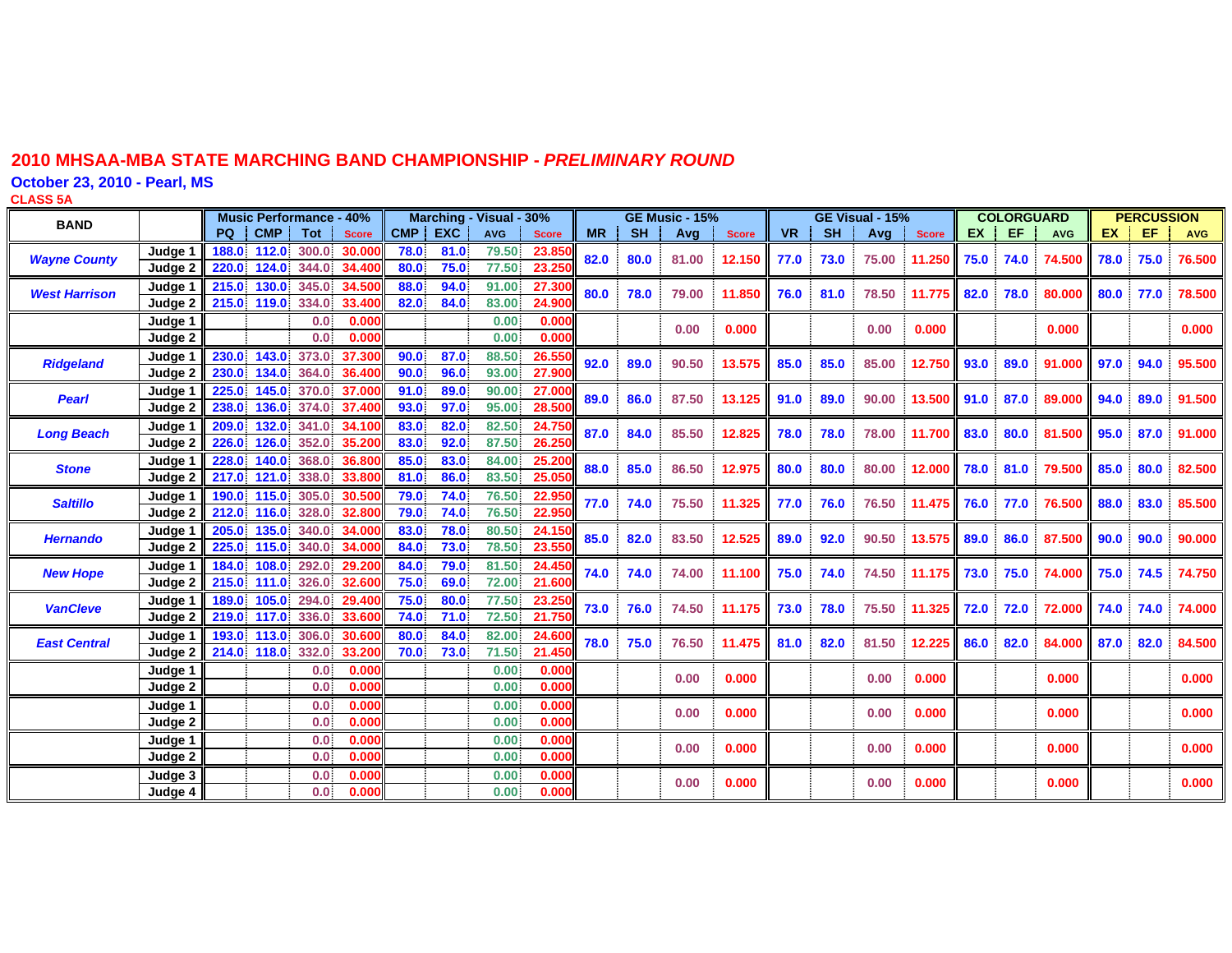**October 23, 2010 - Pearl, MS**

#### **SCORING SUMMARY**

| <b>BAND</b>          |               | <b>MUSIC</b>   | <b>VISUAL</b>  |         |              | <b>GENERAL EFFECT</b> |
|----------------------|---------------|----------------|----------------|---------|--------------|-----------------------|
|                      | <b>JUDGE1</b> | <b>JUDGE 2</b> | <b>JUDGE 1</b> | Judge 2 | <b>MUSIC</b> | <b>VISUAL</b>         |
| <b>Wayne County</b>  | 30,000        | 34.400         | 23,850         | 23.250  | 12.150       | 11.250                |
| <b>West Harrison</b> | 34.500        | 33.400         | 27.300         | 24.900  | 11.850       | 11.775                |
|                      |               |                |                |         |              |                       |
| Ridgeland            | 37.300        | 36.400         | 26.550         | 27.900  | 13.575       | 12.750                |
| Pearl                | 37.000        | 37.400         | 27.000         | 28.500  | 13.125       | 13.500                |
| <b>Long Beach</b>    | 34.100        | 35.200         | 24.750         | 26.250  | 12.825       | 11.700                |
| <b>Stone</b>         | 36.800        | 33.800         | 25.200         | 25.050  | 12.975       | 12.000                |
| <b>Saltillo</b>      | 30.500        | 32.800         | 22,950         | 22.950  | 11.325       | 11.475                |
| Hernando             | 34.000        | 34.000         | 24.150         | 23.550  | 12.525       | 13.575                |
| <b>New Hope</b>      | 29.200        | 32.600         | 24.450         | 21.600  | 11.100       | 11.175                |
| <b>VanCleve</b>      | 29.400        | 33.600         | 23.250         | 21.750  | 11.175       | 11.325                |
| <b>East Central</b>  | 30.600        | 33.200         | 24.600         | 21.450  | 11.475       | 12.225                |
|                      |               |                |                |         |              |                       |
|                      |               |                |                |         |              |                       |
|                      |               |                |                |         |              |                       |
|                      |               |                |                |         |              |                       |



| <b>BAND</b>          | <b>MUSIC</b>   |                  | <b>VISUAL</b>  |                 | <b>GEN EFFECT</b> |                |              | <b>OVERALL BAND</b> |                    |                 |              | <b>COLOR GUARD</b> |              | <b>PERCUSSION</b>    |
|----------------------|----------------|------------------|----------------|-----------------|-------------------|----------------|--------------|---------------------|--------------------|-----------------|--------------|--------------------|--------------|----------------------|
|                      | <b>AVERAGE</b> | <b>RK</b>        | <b>AVERAGE</b> | <b>RK</b>       | <b>TOTAL</b>      | <b>RK</b>      | <b>TOTAL</b> | <b>PENALTIES</b>    | <b>FINAL SCORE</b> | <b>RANK</b>     | <b>SCORE</b> | <b>RANK</b>        | <b>SCORE</b> | <b>RANK</b>          |
| <b>Wayne County</b>  | 32.200         | $\overline{7}$   | 23.550         | 7               | 23.400            | 8              | 79.150       |                     | 79.150             | 7               | 74.500       | 9                  | 76.500       | 9                    |
| <b>West Harrison</b> | 33.950         | $6 \overline{6}$ | 26.100         | $3\phantom{a}$  | 23.625            | $\overline{7}$ | 83.675       |                     | 83.675             | $6\phantom{1}$  | 80.000       | 6                  | 78.500       | 8                    |
|                      |                |                  |                |                 |                   |                |              |                     |                    |                 |              |                    |              |                      |
| Ridgeland            | 36.850         | 2 <sup>1</sup>   | 27.225         | $\overline{2}$  | 26.325            | $\overline{2}$ | 90.400       |                     | 90.400             | 2 <sup>1</sup>  | 91.000       |                    | 95.500       | $\blacktriangleleft$ |
| Pearl                | 37.200         |                  | 27.750         |                 | 26.625            |                | 91.575       |                     | 91.575             | 1               | 89.000       | $\mathbf{2}$       | 91.500       | $\overline{2}$       |
| <b>Long Beach</b>    | 34.650         | 4                | 25.500         | 4               | 24.525            | $5\phantom{1}$ | 84.675       |                     | 84.675             | 4               | 81.500       | 5 <sup>5</sup>     | 91.000       | $3\phantom{a}$       |
| <b>Stone</b>         | 35.300         | $\overline{3}$   | 25.125         | $5\phantom{.0}$ | 24.975            | 4              | 85.400       |                     | 85.400             | 3 <sup>1</sup>  | 79.500       | $\overline{7}$     | 82.500       | $\overline{7}$       |
| <b>Saltillo</b>      | 31.650         | 9                | 22.950         | 10              | 22.800            | 9              | 77.400       |                     | 77.400             | 9               | 76.500       | 8                  | 85.500       | 5 <sup>5</sup>       |
| Hernando             | 34.000         | 5 <sup>5</sup>   | 23.850         | 6               | 26.100            | $\mathbf{3}$   | 83.950       |                     | 83.950             | $5\phantom{.0}$ | 87.500       | 3 <sup>5</sup>     | 90.000       | 4                    |
| <b>New Hope</b>      | 30.900         | 11               | 23.025         | 8               | 22.275            | 11             | 76.200       |                     | 76.200             | 11              | 74.000       | 10                 | 74.750       | 10                   |
| <b>VanCleve</b>      | 31.500         | 10 <sup>°</sup>  | 22.500         | 11              | 22.500            | 10             | 76.500       |                     | 76.500             | 10              | 72.000       | 11                 | 74.000       | 11                   |
| <b>East Central</b>  | 31.900         | 8                | 23.025         | 8               | 23.700            | 6              | 78.625       |                     | 78.625             | 8               | 84.000       | 4                  | 84.500       | 6                    |
|                      |                |                  |                |                 |                   |                |              |                     |                    |                 |              |                    |              |                      |
|                      |                |                  |                |                 |                   |                |              |                     |                    |                 |              |                    |              |                      |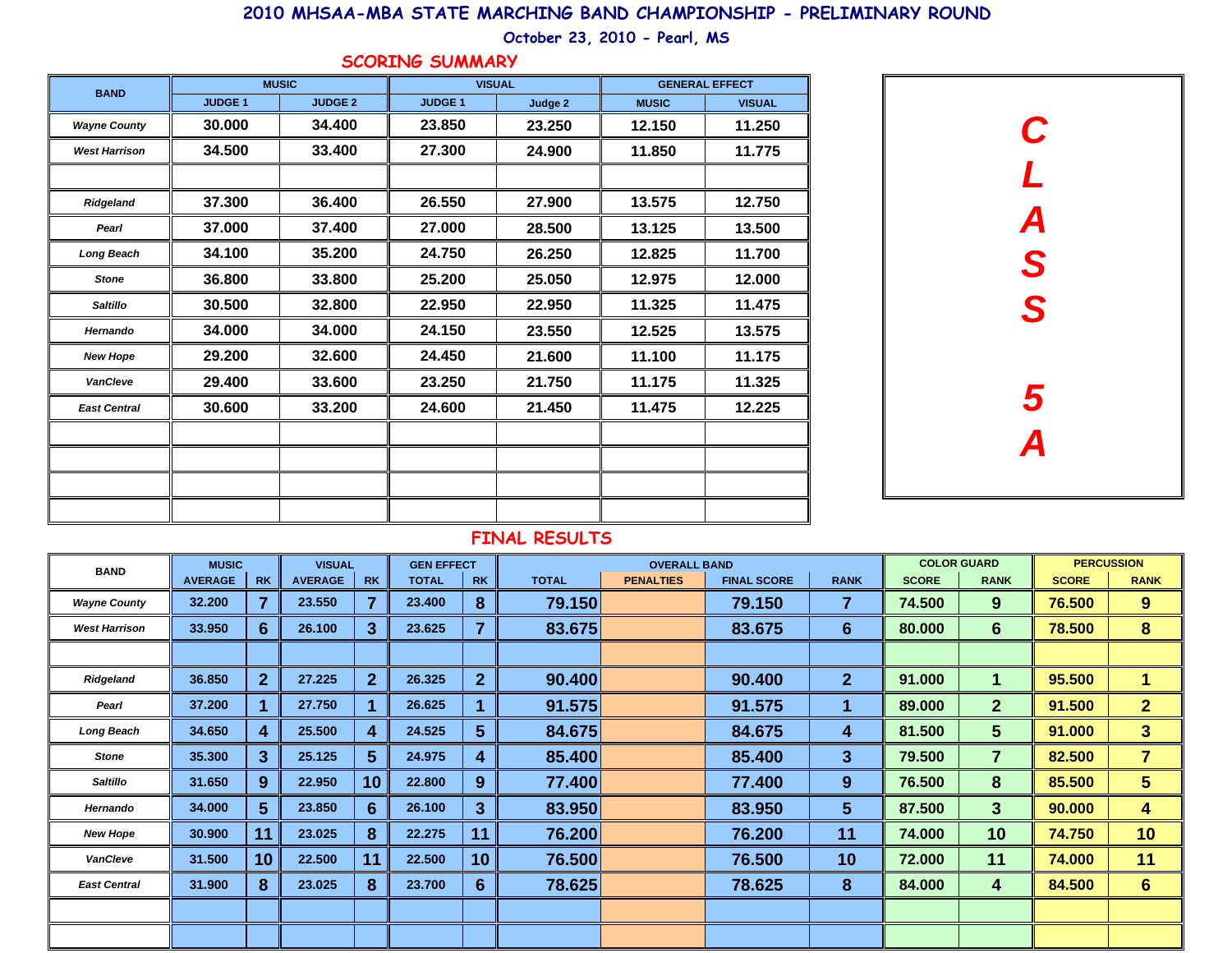|              | <b>MUSIC</b>         |              | <b>VISUAL</b>       |              | <b>GEN EFFECT</b>   |        | <b>OVERALL BAND</b> |              | <b>COLOR GUARD</b>   |        | <b>PERCUSSION</b>    |              |
|--------------|----------------------|--------------|---------------------|--------------|---------------------|--------|---------------------|--------------|----------------------|--------|----------------------|--------------|
| <b>RANK</b>  | <b>Band</b>          | <b>Score</b> | <b>Band</b>         | <b>Score</b> | Band                | Score  | <b>Band</b>         | <b>Score</b> | <b>Band</b>          | Score  | <b>Band</b>          | <b>Score</b> |
|              | Pearl                | 37.200       | Pearl               | 27.750       | Pearl               | 26.625 | Pearl               | 91.575       | Ridgeland            | 91.000 | Ridgeland            | 95.500       |
| $\mathbf{2}$ | Ridgeland            | 36.850       | Ridgeland           | 27.225       | Ridgeland           | 26.325 | Ridgeland           | 90.400       | Pearl                | 89.000 | Pearl                | 91.500       |
| 3            | Stone                | 35.300       | West Harrison       | 26.100       | Hernando            | 26.100 | Stone               | 85.400       | Hernando             | 87.500 | Long Beach           | 91.000       |
| 4            | Long Beach           | 34.650       | Long Beach          | 25.500       | Stone               | 24.975 | Long Beach          | 84.675       | <b>East Central</b>  | 84.000 | Hernando             | 90.000       |
| 5            | Hernando             | 34.000       | Stone               | 25.125       | Long Beach          | 24.525 | Hernando            | 83.950       | Long Beach           | 81.500 | Saltillo             | 85.500       |
| 6            | <b>West Harrison</b> | 33.950       | Hernando            | 23.850       | <b>East Central</b> | 23.700 | West Harrison       | 83.675       | <b>West Harrison</b> | 80.000 | <b>East Central</b>  | 84.500       |
|              | <b>Wayne County</b>  | 32.200       | <b>Wayne County</b> | 23.550       | West Harrison       | 23.625 | <b>Wayne County</b> | 79.150       | Stone                | 79.500 | Stone                | 82.500       |
| 8            | <b>East Central</b>  | 31.900       | New Hope            | 23.025       | <b>Wayne County</b> | 23.400 | <b>East Central</b> | 78.625       | Saltillo             | 76.500 | <b>West Harrison</b> | 78.500       |
| 9            | Saltillo             | 31.650       | #N/A                | #N/A         | Saltillo            | 22.800 | Saltillo            | 77.400       | <b>Wayne County</b>  | 74.500 | <b>Wayne County</b>  | 76.500       |
| 10           | VanCleve             | 31.500       | Saltillo            | 22.950       | VanCleve            | 22.500 | VanCleve            | 76.500       | New Hope             | 74.000 | New Hope             | 74.750       |
| 11           | New Hope             | 30.900       | VanCleve            | 22.500       | New Hope            | 22.275 | New Hope            | 76.200       | VanCleve             | 72.000 | VanCleve             | 74.000       |
| 12           | #N/A                 | #N/A         | #N/A                | #N/A         | #N/A                | #N/A   | #N/A                | #N/A         | #N/A                 | #N/A   | #N/A                 | #N/A         |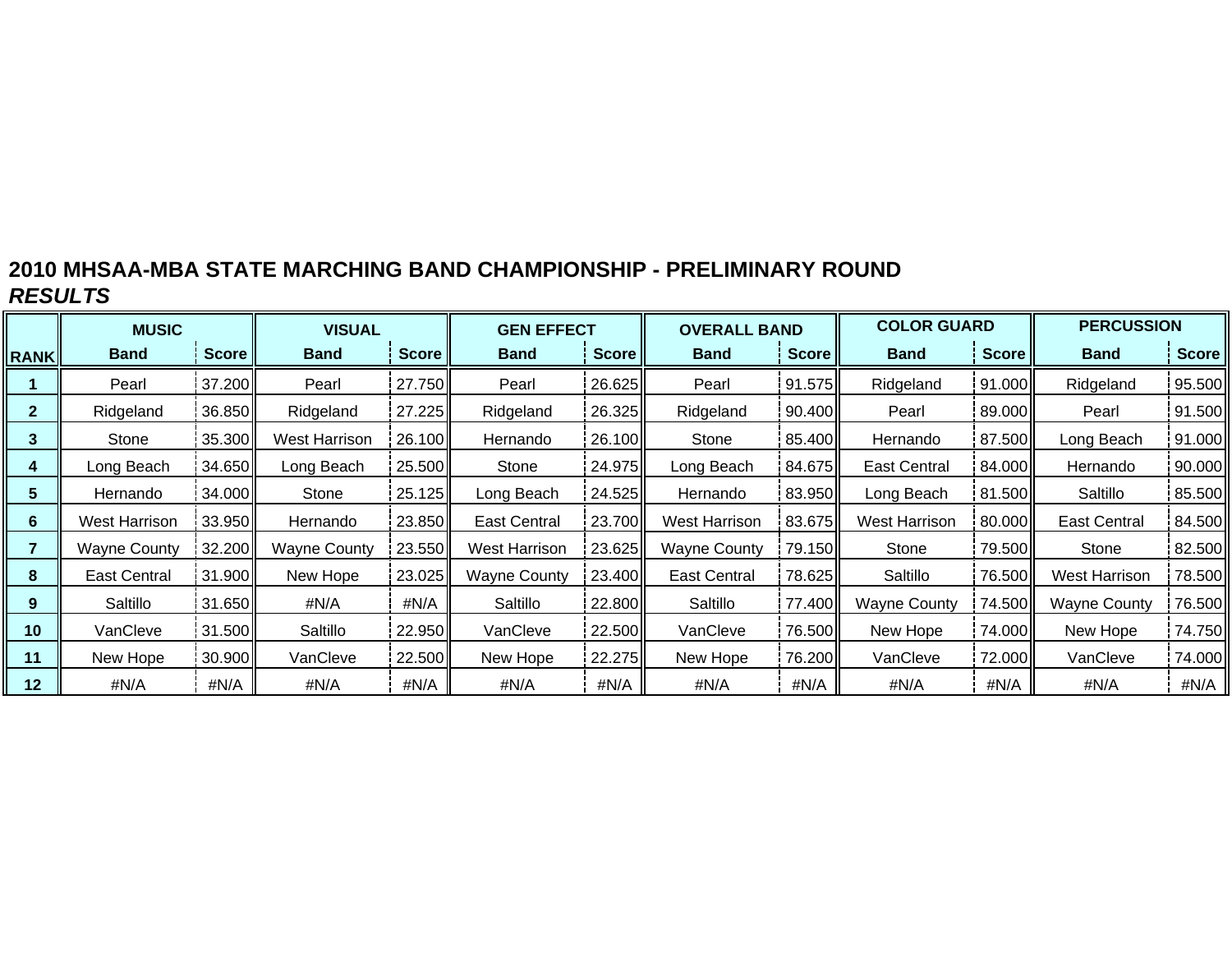## *CLASS 5A*

| <b>FINALIST</b>           | <b>Warm-Up</b> | <b>Area</b> | <b>Depart</b>     | <b>Perform</b> |  |  |  |  |  |
|---------------------------|----------------|-------------|-------------------|----------------|--|--|--|--|--|
| <b>Pearl</b>              | 7:46           | A           | 8:22              | 8:36           |  |  |  |  |  |
| <b>Stone</b>              | 7:58           | B           | 8:34              | 8:48           |  |  |  |  |  |
| <b>Ridgeland</b>          | 8:10           | C           | 8:46              | 9:00           |  |  |  |  |  |
| <b>Hernando</b>           | 8:22           | A           | 8:58              | 9:12           |  |  |  |  |  |
| <b>West Harrison</b>      | 8:34           | B           | 9:10              | 9:24           |  |  |  |  |  |
| <b>Long Beach</b>         | 8:46           | С           | 9:22              | 9:36           |  |  |  |  |  |
| <b>RETREAT and AWARDS</b> |                |             |                   |                |  |  |  |  |  |
|                           |                |             | <b>CONCLUSION</b> | 10:30          |  |  |  |  |  |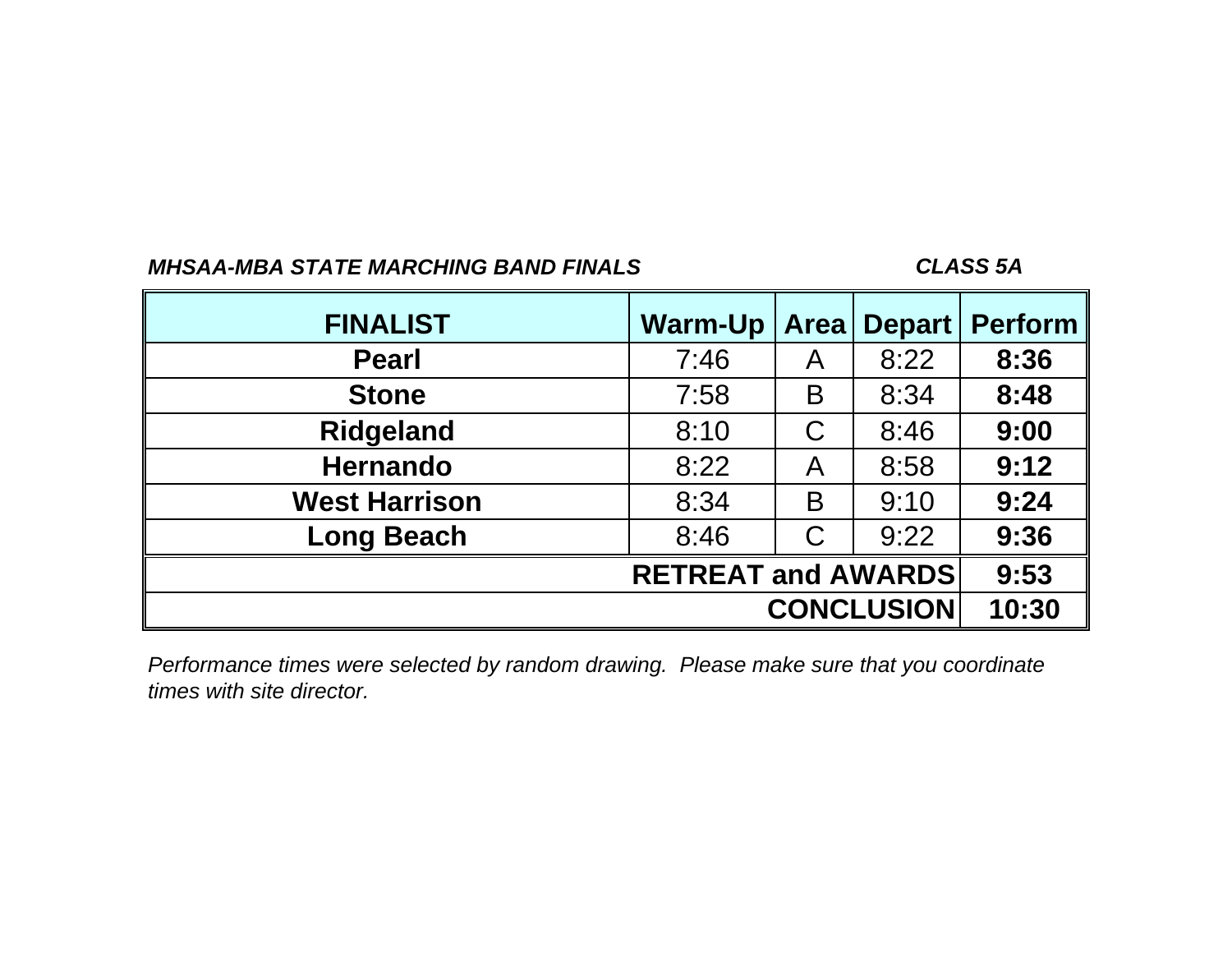**October 23, 2010 - Clinton, MS**

**CLASS 6 A**

| <b>BAND</b>             |                    |                |                | <b>Music Performance - 40%</b> |                  |              | <b>Marching</b> | - Visual - 30% |                |           |           | <b>GE Music - 15%</b> |              |           |           | GE Visual - 15% |              |           | <b>COLORGUARD</b> |            |           | <b>PERCUSSION</b> |            |
|-------------------------|--------------------|----------------|----------------|--------------------------------|------------------|--------------|-----------------|----------------|----------------|-----------|-----------|-----------------------|--------------|-----------|-----------|-----------------|--------------|-----------|-------------------|------------|-----------|-------------------|------------|
|                         |                    | PQ.            | <b>CMP</b>     | <b>Tot</b>                     | <b>Score</b>     | <b>CMP</b>   | <b>EXC</b>      | <b>AVG</b>     | <b>Score</b>   | <b>MR</b> | <b>SH</b> | Avg                   | <b>Score</b> | <b>VR</b> | <b>SH</b> | Avg             | <b>Score</b> | <b>EX</b> | EF                | <b>AVG</b> | <b>EX</b> | EF                | <b>AVG</b> |
| <b>Harrison Central</b> | Judge <sup>*</sup> | 210.0<br>215.0 | 135.0<br>130.0 | 345.0<br>345.0                 | 34,500<br>34.500 | 89.0<br>86.0 | 91.0<br>84.0    | 90.00<br>85.00 | 27.00<br>25.50 | 91.0      | 88.0      | 89.50                 | 13.425       | 92.0      | 90.0      | 91.00           | 13.650       | 89.0      | 85.0              | 87,000     | 80.0      | 81.0              | 80.500     |
|                         | Judge 2            |                |                |                                |                  |              |                 |                |                |           |           |                       |              |           |           |                 |              |           |                   |            |           |                   |            |
| <b>Northwest Rankin</b> | Judge 1<br>Judge 2 | 198.0<br>190.0 | 122.0<br>115.0 | 320.0<br>305.0                 | 32,000<br>30.500 | 86.0<br>82.0 | 88.0<br>79.0    | 87.00<br>80.50 | 26.10<br>24.15 | 86.0      | 83.0      | 84.50                 | 12.675       | 78.0      | 78.0      | 78.00           | 11.700       | 84.0      | 82.0              | 83.000     | 76.0      | 76.0              | 76.000     |
| <b>Southaven</b>        | Judge 1<br>Judge 2 | 232.0<br>233.0 | 140.0<br>142.0 | 372.0<br>375.0                 | 37,200<br>37,500 | 94.0<br>91.0 | 94.0<br>90.0    | 94.00<br>90.50 | 28.20<br>27.15 | 94.0      | 92.0      | 93.00                 | 13.950       | 95.0      | 93.0      | 94.00           | 14.100 96.0  |           | 94.0              | 95.000     | 91.0      | 92.0              | 91.500     |
|                         |                    | 202.0          | 130.0          | 332.0                          | 33.200           | 82.0         | 83.0            |                | 24.750         |           |           |                       |              |           |           |                 |              |           |                   |            |           |                   |            |
| <b>Oak Grove</b>        | Judge 1<br>Judge 2 |                |                | 201.0 119.0 320.0              | 32,000           | 79.0         | 80.0            | 82.50<br>79.50 | 23.85          | 84.0      | 80.0      | 82.00                 | 12.300       | 86.0      | 83.0      | 84.50           | 12.675 91.0  |           | 90.0              | 90.500     | 78.0      | 79.0              | 78.500     |
| <b>Tupelo</b>           | Judge 1<br>Judge 2 | 215.0<br>188.0 | 134.0<br>112.0 | 349.0<br>300.0                 | 34.900<br>30.000 | 80.0<br>81.0 | 78.0<br>81.0    | 79.00<br>81.00 | 23.70<br>24.30 | 82.0      | 78.0      | 80.00                 | 12.000       | 83.0      | 82.0      | 82.50           | 12.375 86.0  |           | 86.0              | 86,000     | 87.0      | 87.0              | 87.000     |
|                         |                    |                |                | 382.0                          |                  |              |                 |                |                |           |           |                       |              |           |           |                 |              |           |                   |            |           |                   |            |
| <b>Desoto Central</b>   | Judge 1<br>Judge 2 | 240.0<br>236.0 | 142.0<br>143.0 | 379.0                          | 38.20<br>37.900  | 95.0<br>94.0 | 96.0<br>93.0    | 95.50<br>93.50 | 28.65<br>28.05 | 94.5      | 94.5      | 94.50                 | 14.175       | 93.0      | 92.0      | 92.50           | 13.875 97.0  |           | 96.0              | 96.500     | 89.0      | 90.0              | 89.500     |
| <b>Meridian</b>         | Judge 1            | 200.0          | 115.0          | 315.0                          | 31,500           | 76.0         | 78.0            | 77.00          | 23.10          | 81.0      | 76.0      | 78.50                 | 11.775       | 77.0      | 80.0      | 78.50           | 11.775 80.0  |           | 82.0              | 81.000     | 79.0      | 84.0              | 81.500     |
|                         | Judge 2            | 193.0          | 116.0          | 309.0                          | 30.900           | 76.0         | 77.0            | 76.50          | 22.95          |           |           |                       |              |           |           |                 |              |           |                   |            |           |                   |            |
| <b>Clinton</b>          | Judge 1<br>Judge 2 | 222.0<br>203.0 | 138.0<br>120.0 | 360.0<br>323.0                 | 36.000<br>32.300 | 83.0<br>84.0 | 85.0<br>82.0    | 84.00<br>83.00 | 25.20<br>24.90 | 88.0      | 86.0      | 87.00                 | 13.050       | 82.0      | 81.0      | 81.50           | 12.225 90.0  |           | 87.0              | 88.500     | 88.0      | 89.0              | 88.500     |
| <b>Warren Central</b>   | Judge 1            | 205.0          | 120.0          | 325.0                          | 32,500           | 75.0         | 76.0            | 75.50          | 22.65          | 79.0      | 82.0      | 80.50                 | 12.075       | 86.0      | 81.0      | 83.50           | 12.525 81.0  |           | 77.0              | 79.000     | 83.0      | 85.0              | 84.000     |
|                         | Judge 2            | 187.0          | 111.0          | 298.0                          | 29.800           | 77.0         | 78.0            | 77.50          | 23.25          |           |           |                       |              |           |           |                 |              |           |                   |            |           |                   |            |
| <b>Petal</b>            | Judge 1<br>Judge 2 | 229.0<br>232.0 | 139.0<br>140.0 | 368.0<br>372.0                 | 36,800<br>37.200 | 97.0<br>92.0 | 96.0<br>91.0    | 96.50<br>91.50 | 28.95<br>27.45 | 96.0      | 95.0      | 95.50                 | 14.325       | 94.0      | 93.0      | 93.50           | 14.025 93.0  |           | 93.0              | 93.000     | 95.0      | 95.0              | 95.000     |
| <b>Biloxi</b>           | Judge 1            | 204.0          | 114.0          | 318.0                          | 31.800           | 77.0         | 79.0            | 78.00          | 23.40          | 81.5      | 74.5      | 78.00                 | 11.700       | 76.0      | 76.0      | 76.00           | 11.400       | 81.0      | 83.0              | 82.000     | 74.0      | 75.0              | 74.500     |
|                         | Judge 2            |                | 186.0 111.0    | 297.0                          | 29.700           | 75.0         | 76.0            | 75.50          | 22.65          |           |           |                       |              |           |           |                 |              |           |                   |            |           |                   |            |
|                         | Judge 1<br>Judge 2 |                |                | 0.0<br>0.0                     | 0.000<br>0.000   |              |                 | 0.00<br>0.00   | 0.000<br>0.000 |           |           | 0.00                  | 0.000        |           |           | 0.00            | 0.000        |           |                   | 0.000      |           |                   | 0.000      |
|                         | Judge 1            |                |                | 0.0                            | 0.000            |              |                 | 0.00           | 0.00           |           |           |                       |              |           |           |                 |              |           |                   |            |           |                   |            |
|                         | Judge 2            |                |                | 0.0                            | 0.000            |              |                 | 0.00           | 0.000          |           |           | 0.00                  | 0.000        |           |           | 0.00            | 0.000        |           |                   | 0.000      |           |                   | 0.000      |
|                         | Judge 1            |                |                | 0.0                            | 0.000            |              |                 | 0.00           | 0.000          |           |           | 0.00                  | 0.000        |           |           | 0.00            | 0.000        |           |                   | 0.000      |           |                   | 0.000      |
|                         | Judge 2            |                |                | 0.0                            | 0.000            |              |                 | 0.00           | 0.00(          |           |           |                       |              |           |           |                 |              |           |                   |            |           |                   |            |
|                         | Judge 1            |                |                | 0.0                            | 0.000            |              |                 | 0.00           | 0.000          |           |           | 0.00                  | 0.000        |           |           | 0.00            | 0.000        |           |                   | 0.000      |           |                   | 0.000      |
|                         | Judge 2            |                |                | 0.0                            | 0.000            |              |                 | 0.00           | 0.000          |           |           |                       |              |           |           |                 |              |           |                   |            |           |                   |            |
|                         | Judge 3<br>Judge 4 |                |                | 0.0<br>0.0                     | 0.000<br>0.000   |              |                 | 0.00<br>0.00   | 0.000<br>0.000 |           |           | 0.00                  | 0.000        |           |           | 0.00            | 0.000        |           |                   | 0.000      |           |                   | 0.000      |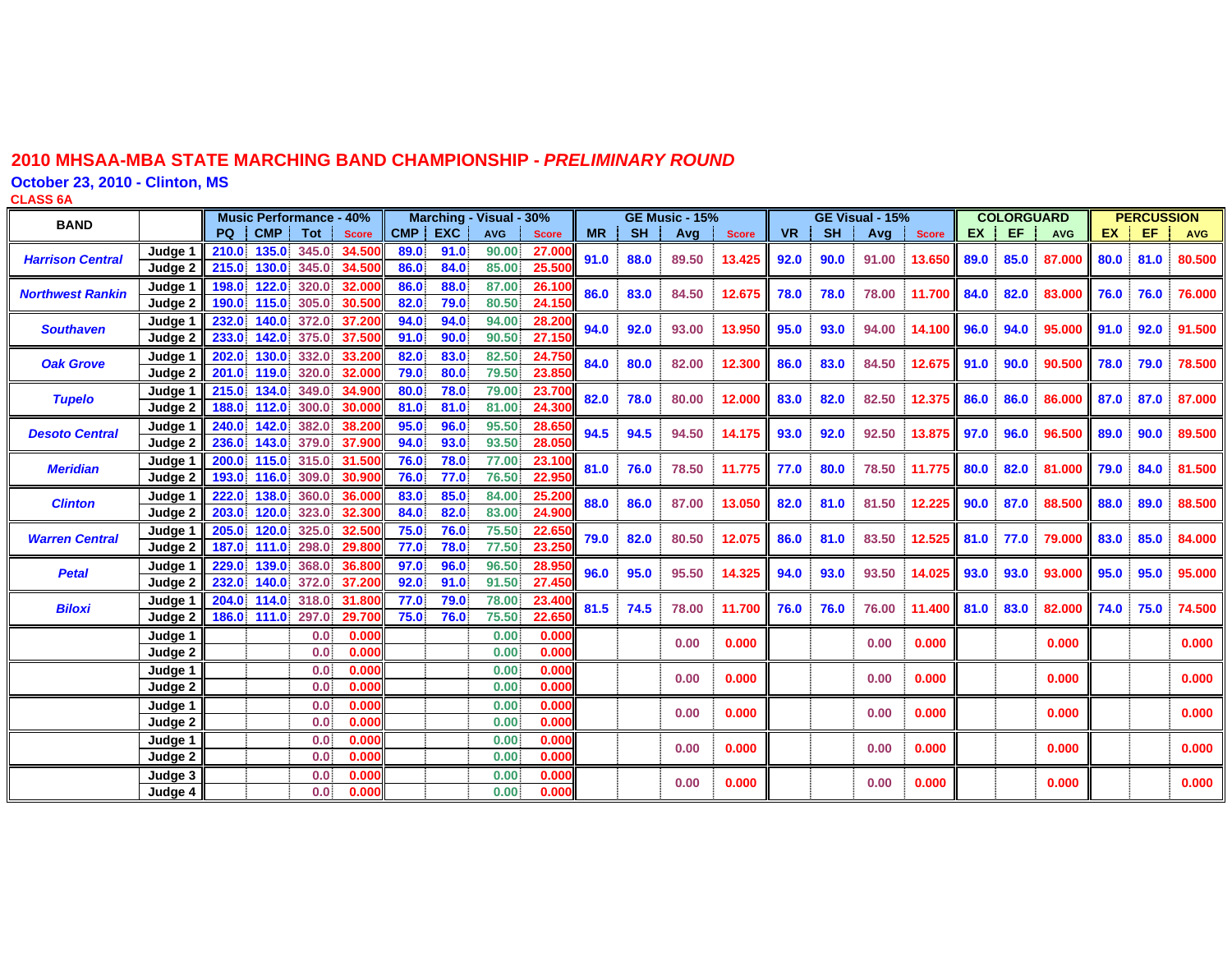**October 23, 2010 - Clinton, MS**

#### **SCORING SUMMARY**

| <b>BAND</b>             |               | <b>MUSIC</b>   | <b>VISUAL</b> |         | <b>GENERAL EFFECT</b> |               |  |  |
|-------------------------|---------------|----------------|---------------|---------|-----------------------|---------------|--|--|
|                         | <b>JUDGE1</b> | <b>JUDGE 2</b> | <b>JUDGE1</b> | Judge 2 | <b>MUSIC</b>          | <b>VISUAL</b> |  |  |
| <b>Harrison Central</b> | 34.500        | 34.500         | 27,000        | 25.500  | 13.425                | 13.650        |  |  |
| <b>Northwest Rankin</b> | 32.000        | 30.500         | 26.100        | 24.150  | 12.675                | 11.700        |  |  |
| <b>Southaven</b>        | 37.200        | 37.500         | 28.200        | 27.150  | 13.950                | 14.100        |  |  |
| Oak Grove               | 33.200        | 32.000         | 24.750        | 23.850  | 12.300                | 12.675        |  |  |
| Tupelo                  | 34.900        | 30.000         | 23.700        | 24.300  | 12.000                | 12.375        |  |  |
| <b>Desoto Central</b>   | 38.200        | 37.900         | 28.650        | 28.050  | 14.175                | 13.875        |  |  |
| <b>Meridian</b>         | 31.500        | 30.900         | 23.100        | 22.950  | 11.775                | 11.775        |  |  |
| <b>Clinton</b>          | 36.000        | 32.300         | 25.200        | 24.900  | 13.050                | 12.225        |  |  |
| <b>Warren Central</b>   | 32.500        | 29.800         | 22.650        | 23.250  | 12.075                | 12.525        |  |  |
| <b>Petal</b>            | 36.800        | 37.200         | 28.950        | 27.450  | 14.325                | 14.025        |  |  |
| <b>Biloxi</b>           | 31.800        | 29.700         | 23.400        | 22.650  | 11.700                | 11.400        |  |  |
|                         |               |                |               |         |                       |               |  |  |
|                         |               |                |               |         |                       |               |  |  |
|                         |               |                |               |         |                       |               |  |  |
|                         |               |                |               |         |                       |               |  |  |
|                         |               |                |               |         |                       |               |  |  |

| C<br>L<br>A<br>S<br>S        |  |
|------------------------------|--|
| 6<br>$\overline{\mathsf{A}}$ |  |

| <b>BAND</b>             | <b>MUSIC</b>   |                  | <b>VISUAL</b>  |              | <b>GEN EFFECT</b> |                 | <b>OVERALL BAND</b> |                  |                    |                  | <b>COLOR GUARD</b> |                      | <b>PERCUSSION</b> |                |
|-------------------------|----------------|------------------|----------------|--------------|-------------------|-----------------|---------------------|------------------|--------------------|------------------|--------------------|----------------------|-------------------|----------------|
|                         | <b>AVERAGE</b> | <b>RK</b>        | <b>AVERAGE</b> | <b>RK</b>    | <b>TOTAL</b>      | <b>RK</b>       | <b>TOTAL</b>        | <b>PENALTIES</b> | <b>FINAL SCORE</b> | <b>RANK</b>      | <b>SCORE</b>       | <b>RANK</b>          | <b>SCORE</b>      | <b>RANK</b>    |
| <b>Harrison Central</b> | 34.500         | 4                | 26.250         | 4            | 27.075            | 4               | 87.825              |                  | 87.825             | 4                | 87.000             | $6\phantom{1}$       | 80.500            | 8              |
| <b>Northwest Rankin</b> | 31.250         | 8                | 25.125         | 5            | 24.375            | 8               | 80.750              |                  | 80.750             | 8                | 83.000             | 8                    | 76.000            | 10             |
| <b>Southaven</b>        | 37.350         | $\mathbf{2}$     | 27.675         | 3            | 28.050            | $\overline{2}$  | 93.075              |                  | 93.075             | 3                | 95.000             | $\mathbf{2}$         | 91.500            | 2 <sub>2</sub> |
| Oak Grove               | 32.600         | $6 \overline{6}$ | 24.300         | 7            | 24.975            | 6               | 81.875              |                  | 81.875             | $6\phantom{1}$   | 90.500             | 4                    | 78.500            | 9              |
| Tupelo                  | 32.450         | 7                | 24.000         | 8            | 24.375            | 8               | 80.825              |                  | 80.825             | 7                | 86.000             | $\overline{7}$       | 87,000            | 5 <sup>5</sup> |
| <b>Desoto Central</b>   | 38.050         | 1                | 28.350         |              | 28.050            | $\overline{2}$  | 94.450              |                  | 94.450             | 1                | 96.500             | $\blacktriangleleft$ | 89.500            | 3 <sup>5</sup> |
| <b>Meridian</b>         | 31.200         | 9                | 23.025         | 9            | 23.550            | 10 <sup>1</sup> | 77.775              |                  | 77.775             | 10 <sup>°</sup>  | 81.000             | 10                   | 81.500            | $\mathbf{7}$   |
| <b>Clinton</b>          | 34.150         | 5 <sup>5</sup>   | 25.050         | 6            | 25.275            | 5 <sup>5</sup>  | 84.475              |                  | 84.475             | 5                | 88.500             | 5 <sup>5</sup>       | 88.500            | 4              |
| <b>Warren Central</b>   | 31.150         | 10               | 22.950         | 11           | 24.600            | 7               | 78.700              |                  | 78.700             | $\boldsymbol{9}$ | 79.000             | 11                   | 84.000            | 6 <sup>1</sup> |
| Petal                   | 37.000         | $\mathbf{3}$     | 28.200         | $\mathbf{2}$ | 28.350            |                 | 93.550              |                  | 93.550             | $\mathbf{2}$     | 93.000             | 3                    | 95.000            | 1              |
| Biloxi                  | 30.750         | 11               | 23.025         | 9            | 23.100            | 11              | 76.875              |                  | 76.875             | 11               | 82.000             | 9                    | 74.500            | 11             |
|                         |                |                  |                |              |                   |                 |                     |                  |                    |                  |                    |                      |                   |                |
|                         |                |                  |                |              |                   |                 |                     |                  |                    |                  |                    |                      |                   |                |
|                         |                |                  |                |              |                   |                 |                     |                  |                    |                  |                    |                      |                   |                |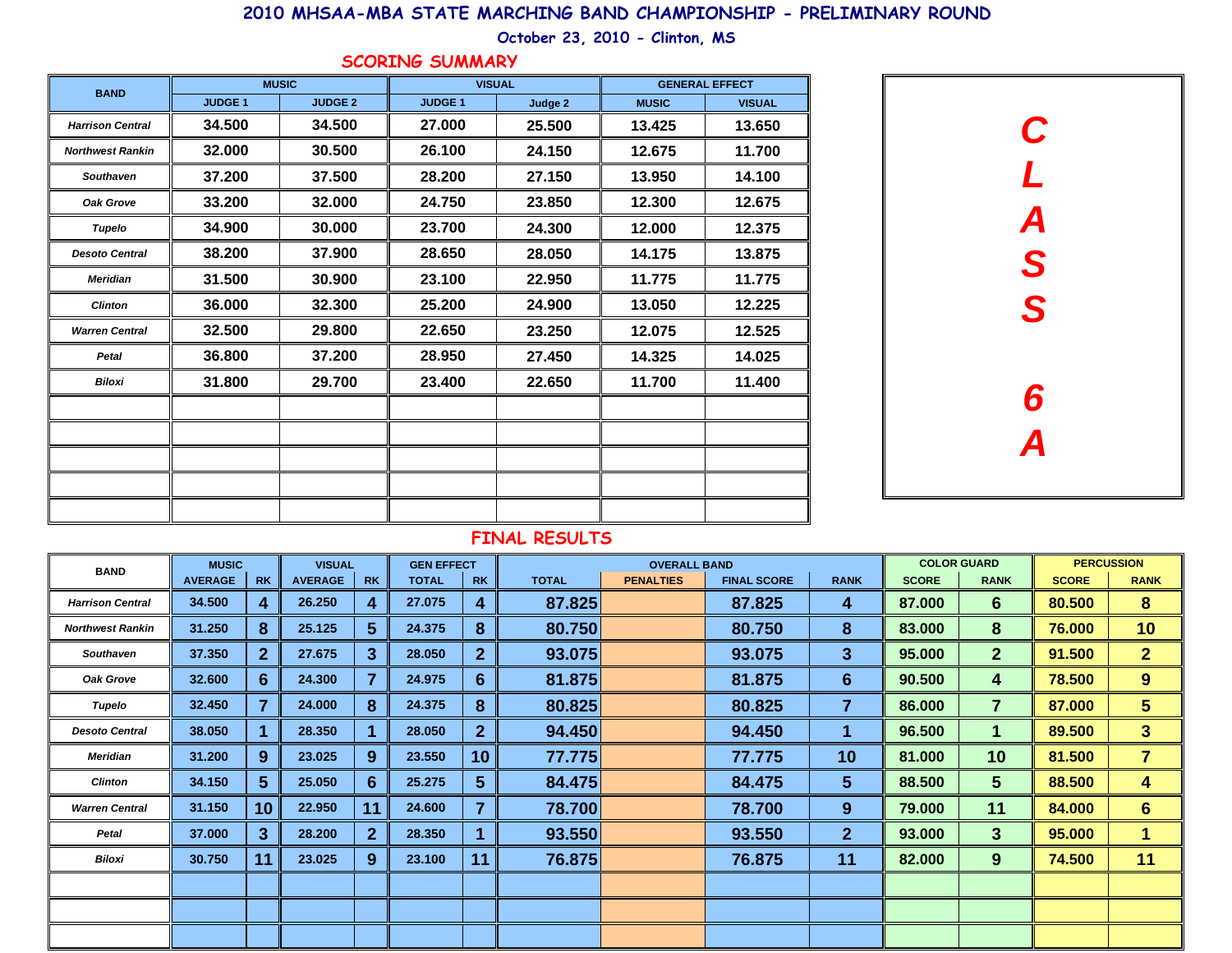|                 | <b>MUSIC</b>            |              | <b>VISUAL</b>                  |               | <b>GEN EFFECT</b>                                                                    |              | <b>OVERALL BAND</b>     |                  | <b>COLOR GUARD</b>      |              | <b>PERCUSSION</b>       |              |
|-----------------|-------------------------|--------------|--------------------------------|---------------|--------------------------------------------------------------------------------------|--------------|-------------------------|------------------|-------------------------|--------------|-------------------------|--------------|
| <b>RANK</b>     | <b>Band</b>             | <b>Score</b> | <b>Band</b>                    | <b>Score</b>  | <b>Band</b>                                                                          | <b>Score</b> | <b>Band</b>             | <b>Score</b>     | <b>Band</b>             | <b>Score</b> | <b>Band</b>             | <b>Score</b> |
|                 | <b>Desoto Central</b>   | 38.050       | Desoto Central                 | 28.350        | Petal                                                                                | 28.350       | Desoto Central          | 94.450           | <b>Desoto Central</b>   | 96.500       | Petal                   | 95.000       |
| $\mathbf{2}$    | Southaven               | 37.350       | Petal                          | 28.200        | Southaven                                                                            | 28.050       | Petal                   | 93.550           | Southaven               | 95.000       | Southaven               | 91.500       |
| 3               | Petal                   | 37.000       | Southaven                      | 27.675        | #N/A                                                                                 | #N/A         | Southaven               | 93.075           | Petal                   | 93.000       | Desoto Central          | 89.500       |
| 4               | <b>Harrison Central</b> | 34.500       | <b>Harrison Central</b>        | $\mid$ 26.250 | <b>Harrison Central</b>                                                              | 27.075       | <b>Harrison Central</b> | 87.825           | Oak Grove               | 90.500       | Clinton                 | 88.500       |
| $5^{\circ}$     | Clinton                 |              | 34.150 Northwest Rankin 25.125 |               | Clinton                                                                              | 25.275       | Clinton                 | 84.475           | Clinton                 | 88.500       | Tupelo                  | 87.000       |
| 6               | Oak Grove               | 32.600       | Clinton                        | 25.050        | Oak Grove                                                                            | 24.975       | Oak Grove               |                  | 81.875 Harrison Central | 87.000       | <b>Warren Central</b>   | 84.000       |
| $\overline{7}$  | Tupelo                  | 32.450       | Oak Grove                      | 24.300        | <b>Warren Central</b>                                                                | 24.600       | Tupelo                  | 80.825           | Tupelo                  | 86.000       | Meridian                | 81.500       |
| 8               | Northwest Rankin 31.250 |              | Tupelo                         |               | 24.000 Northwest Rankin   24.375 Northwest Rankin   80.750 Northwest Rankin   83.000 |              |                         |                  |                         |              | <b>Harrison Central</b> | 80.500       |
| 9               | Meridian                | 31.200       | Meridian                       | 23.025        | #N/A                                                                                 | #N/A         | <b>Warren Central</b>   | 78.700           | Biloxi                  | 82.000       | Oak Grove               | 78.500       |
| 10 <sub>1</sub> | <b>Warren Central</b>   | 31.150       | #N/A                           | #N/A          | Meridian                                                                             | 23.550       | Meridian                | 77.775           | Meridian                | 81.000       | l Northwest Rankin !    | 76.000       |
| 11              | Biloxi                  | 30.750       | <b>Warren Central</b>          | 22.950        | <b>Biloxi</b>                                                                        | 23.100I      | Biloxi                  | 76.875 <b>II</b> | <b>Warren Central</b>   | 79.000       | <b>Biloxi</b>           | 74.500       |
| 12              | #N/A                    | #N/A         | #N/A                           | #N/A          | #N/A                                                                                 | #N/A         | #N/A                    | #N/A             | #N/A                    | #N/A         | #N/A                    | #N/A         |
| 13              | #N/A                    | #N/A         | #N/A                           | #N/A          | #N/A                                                                                 | #N/A         | #N/A                    | #N/A             | #N/A                    | #N/A         | #N/A                    | #N/A         |
| 14              | #N/A                    | #N/A         | #N/A                           | #N/A          | #N/A                                                                                 | #N/A         | #N/A                    | #N/A             | #N/A                    | #N/A         | #N/A                    | #N/A         |
| 15              | #N/A                    | #N/A         | #N/A                           | #N/A          | #N/A                                                                                 | #N/A         | #N/A                    | #N/A             | #N/A                    | #N/A         | #N/A                    | #N/A         |
| 16              | #N/A                    | #N/A         | #N/A                           | #N/A          | #N/A                                                                                 | #N/A         | #N/A                    | #N/A             | #N/A                    | #N/A         | #N/A                    | #N/A         |